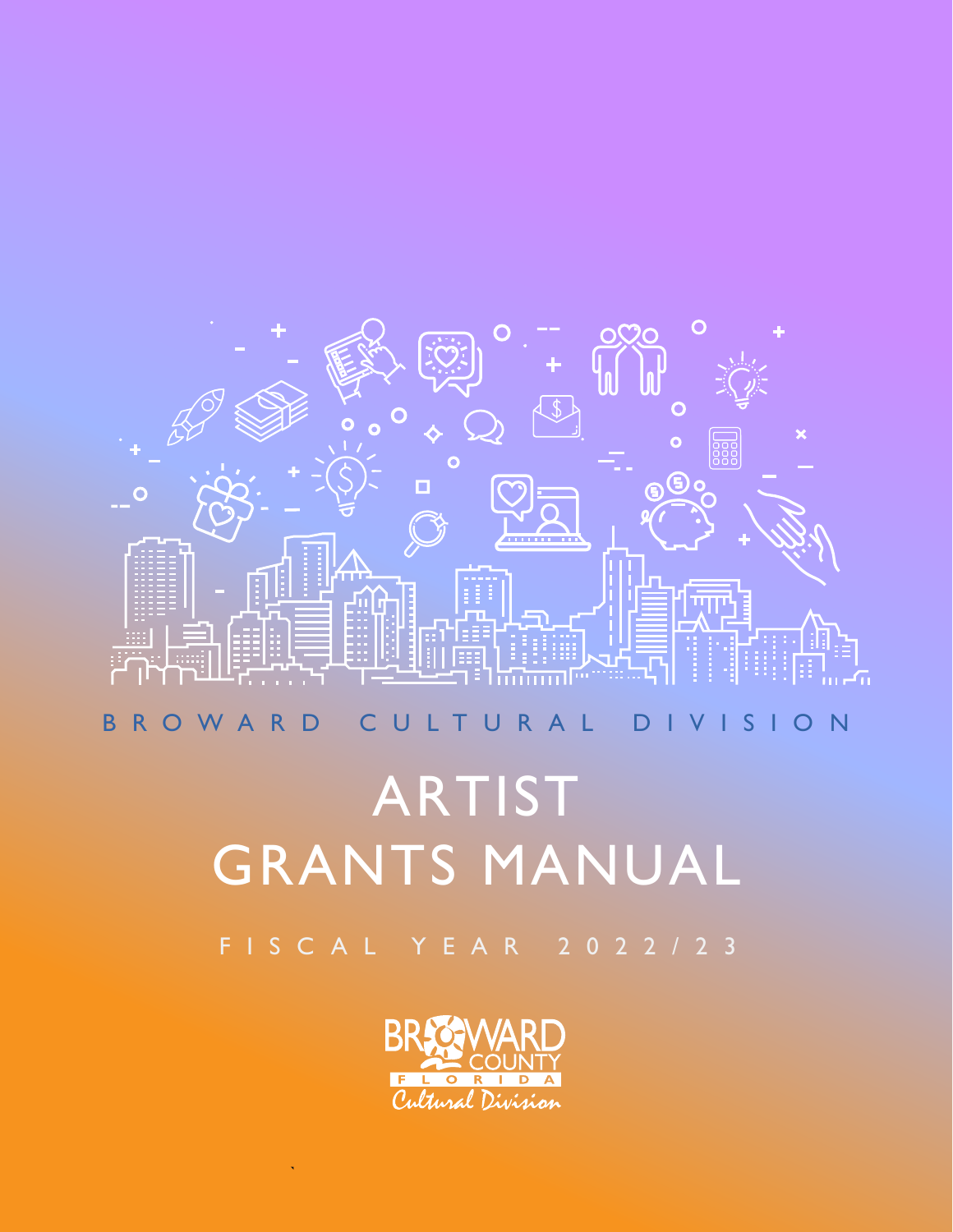# **CONTENTS**



CONTACTS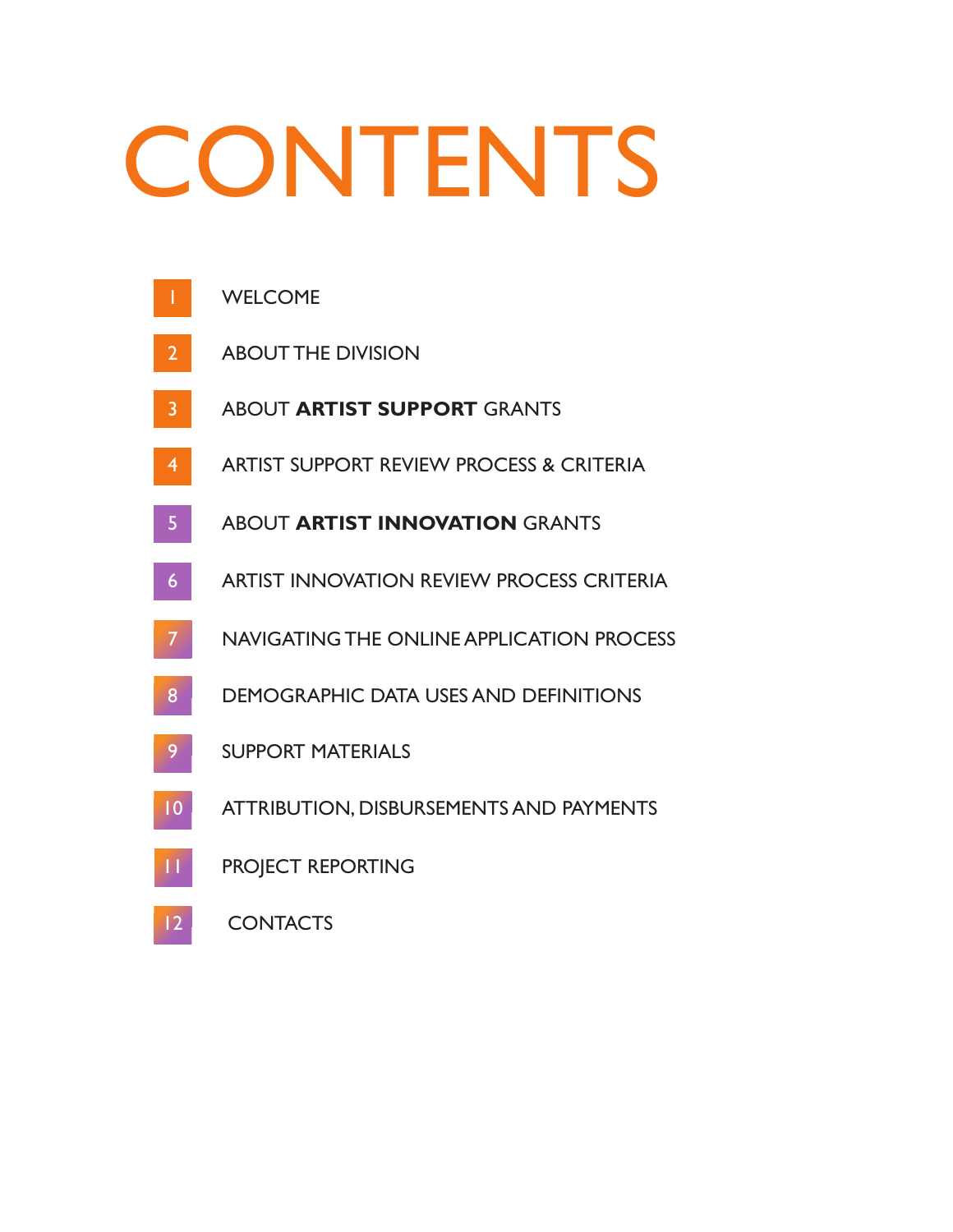1

## WELCOME

This is an exciting time for arts and culture in Broward as the Cultural Division releases a newly restructured grants program for fiscal year 2022. Contained in this grants manual are the efforts of many individuals, including community members, the Broward Cultural Council, Cultural Division, and the Broward County Board of County Commissioners.

## **UPDATES** FOR 2023!

All new information is indicated by the orange and purple highlighted areas.

This restructure of our grants program centered on creating

**E**<br> **E** and culture in Broward as the<br>
stand culture in Broward as the<br>
stand this grants manual are the<br>
standare community members, the<br>
interactions, and the Broward<br>
in this grants manual are the<br>
standing computing a solid foundation of core funding opportunities for artists and arts organizations, with a focus on supporting sustainable, high-quality, artistic programs, and activities. We simplified our overall process, including the grant applications, eligibility requirements, funding criteria, contracts, and disbursement of funds. Our new grant review process prioritizes involvement by arts experts and community members.

The Cultural Division's funding programs have played an integral role in the development of our County's arts and culture infrastructure since the 1970s. As we continue into the second decade of this millennium, it was imperative to change our process to ensure many more decades of success.

We know change is not always easy and this effort is not an end point, but a beginning. Through this process, we make the commitment to continue to revise and refine our programs to ensure an open, fair, equitable, and transparent distribution of public funds to support arts and culture. Together, we can achieve great things!

## **PHILLIP DUNLAP**

Director, Broward County Cultural Division pdunlap@broward.org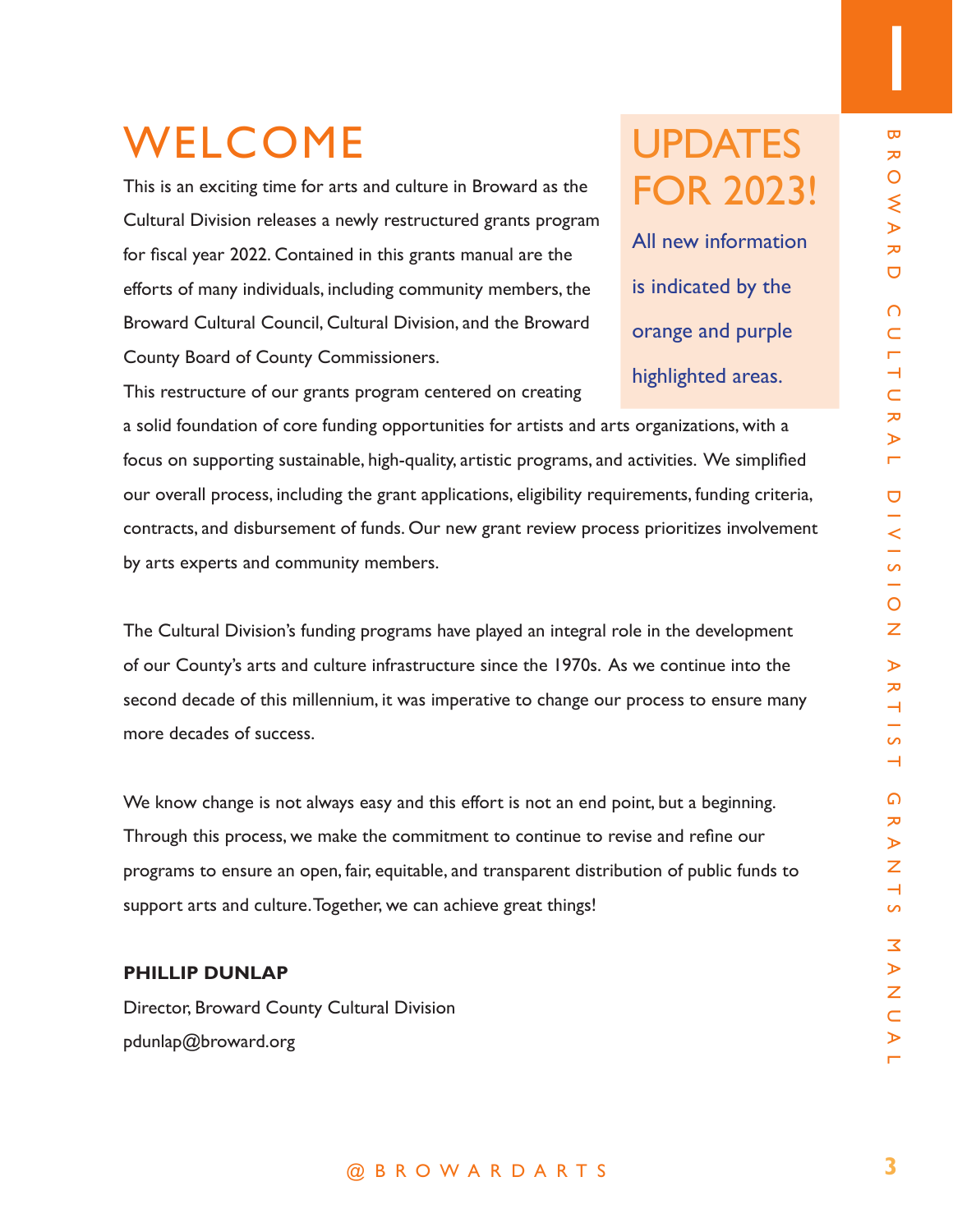2

## BROWARD CULTURAL DIVISION

## **MISSION**

The Broward County Cultural Division works to enhance the community's cultural environment through the development of the arts.

## **HISTORY OF THE CULTURAL DIVISION**

The roots of the Broward Cultural Division go back to 1976 when the Broward County Board of County Commissioners created an Art in Public Places Board and in 1979 an ordinance established the Broward County Council on the Arts, with one full-time and one part-time Broward County employee. In 1983, the Broward County Council on the Arts was merged with the Libraries Division as the Office of Cultural Arts. Increasing County commitments to cultural activities resulted in the formation of the Broward Cultural Affairs Division in 1991, a separate division from the Library Division within the Community Services Department.

Today the Cultural Division is made up of 17 full-time staff that focus on five areas - finance/ administration, public art and design, grantmaking, community engagement, and marketing.

## **BROWARD CULTURAL COUNCIL**

Authorized by title XI of the Broward County Charter, the Cultural Council was established in 1979 to preserve and grow Broward County's artistic resources. The Council serves to advise and support the work of the Cultural Division and consists of 24 residents of the County. Each member of the County Commission appoints two members to the Council. The remaining members comprise appointees of the League of Cities, Greater Fort Lauderdale Alliance, Broward County Schools, one Broward County Commissioner, one grantee representative, and one Tourist Development Council representative.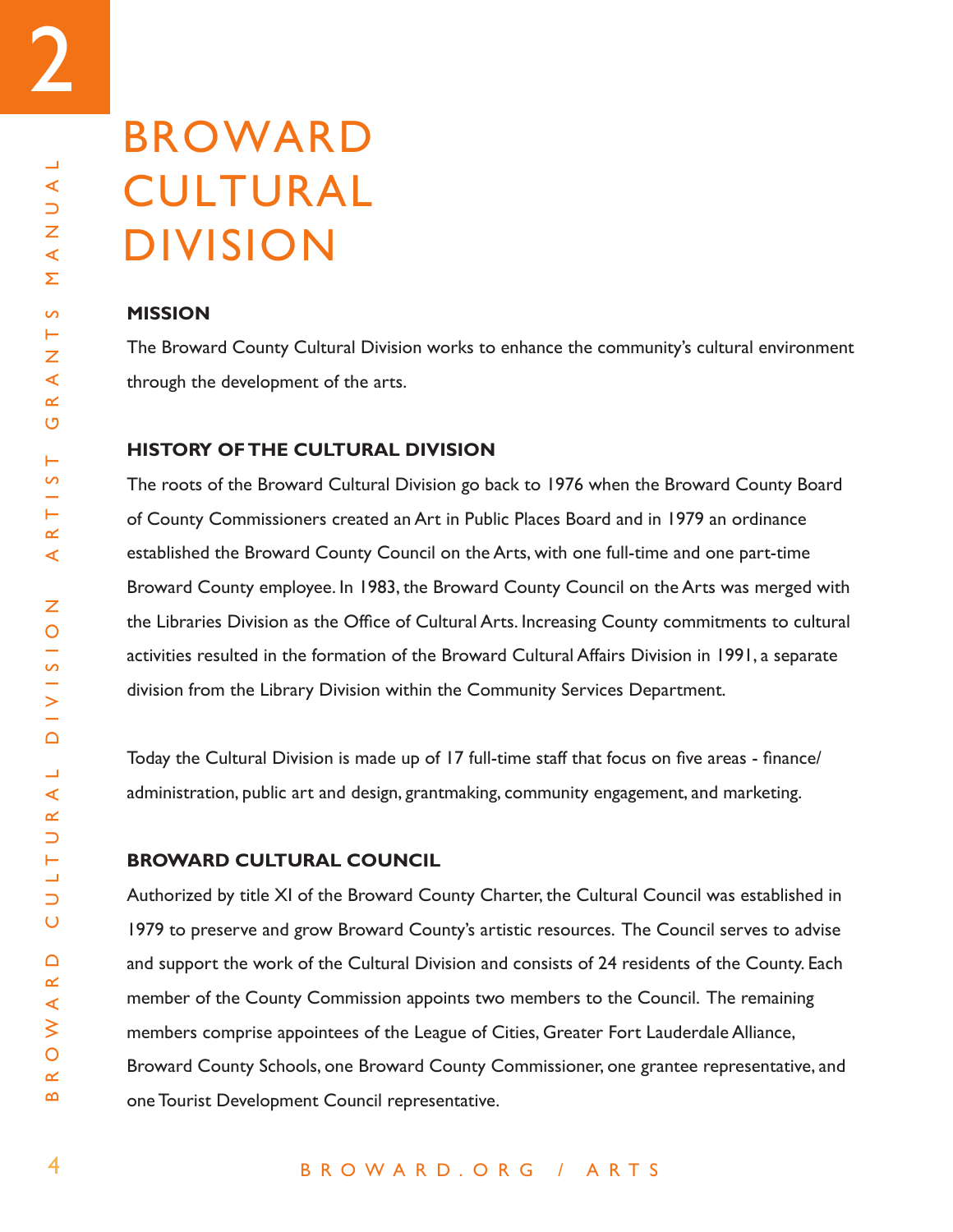### **BOARD OF COUNTY COMMISSIONERS**

The County Commission is comprised of nine members elected by district in partisan elections. Each Commissioner must be a resident of the district for which he or she seeks election. On the third Tuesday of each November, the Commission elects a Mayor and Vice Mayor for one-year terms. The Mayor's functions include serving as presiding officer, and as the County's official representative. The Commission appoints the County Administrator, County Attorney and County Auditor. The Commission also appoints numerous advisory and regulatory boards.

## **GRANT FUNDING**

**OMMISSIONERS**<br>
emorptised of the members elected by district in partisan<br>
must be a resident of the district for which he or she<br>
liesday of each November, the Commission elects a Mayor<br>
Terms. The Mayor's functions inclu Grant funding for the Division is made possible by the Board of County Commissioners during each year's budget process. While many of the Division's counterparts around the country are funded through hotel/motel taxes (in Florida, called Tourist Development Tax), the Cultural Division is funded primarily through appropriations from the County's General Fund. As a result of the annual grant review process, the Division works with the County's Office of Management and Budget, County Administration, and the Commission to budget an appropriate amount for the support and growth of the County's arts and culture sector. The Division's operating, programming, and public art budgets are separate from the grants budget.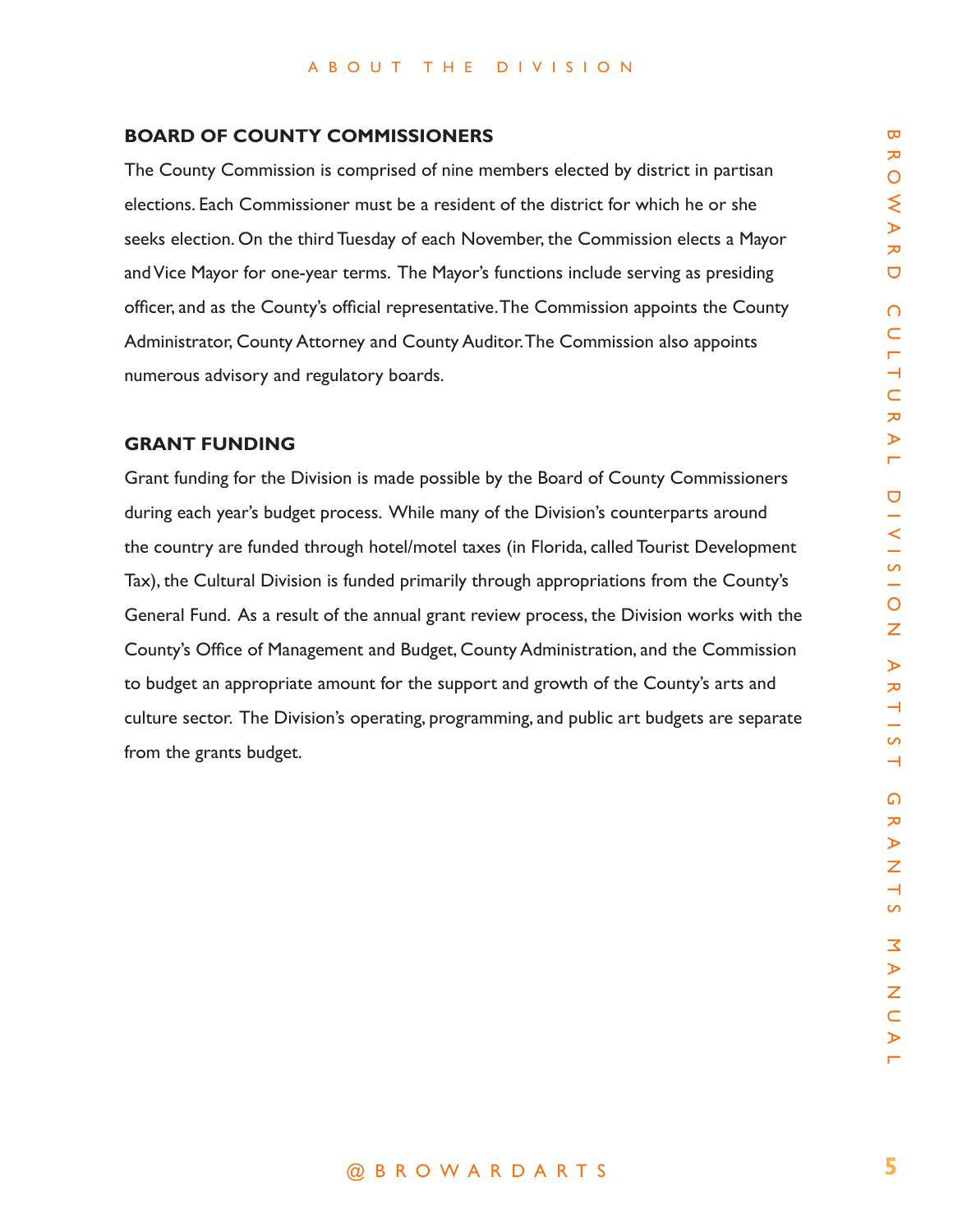## ABOUT ARTIST SUPPORT GRANTS

The Broward Cultural Division's Artist Support Grant provides direct funds to individual artists of all disciplines for projects that include a public event. The Artist Support Grant is designed to be flexible and accessible to encourage career advancement through creativity, innovation, and sustained commitment to artistic work.

## Grant Awards

An eligible individual artist can apply for up to \$3,000. If selected, an Artist Support Grant request will be fully funded. Matching funds are not required. Please note that all grant awards to individual artists are taxable income.

## **Eligibility for Artist Support Grants**

An individual artist is eligible to apply for an Artist Support Grant if they meet the following requirements:

• The artist is 18 years or older.

 The artist is a current resident of Broward County and has maintained primary residence in Broward County for at least one year. Two forms of documentation are required.

 Is a practicing professional artist who in the past three years has created a recognized body of original artworks and actively has presented/performed for the public. Documentation such as resume/CV, and examples of past/current work are required to support this claim.

Has not received another Cultural Division grant in the same fiscal year.

 The artist is in good standing with the Division, with no delinquent reports or required grant documentation.

## BROWARD.ORG / ARTS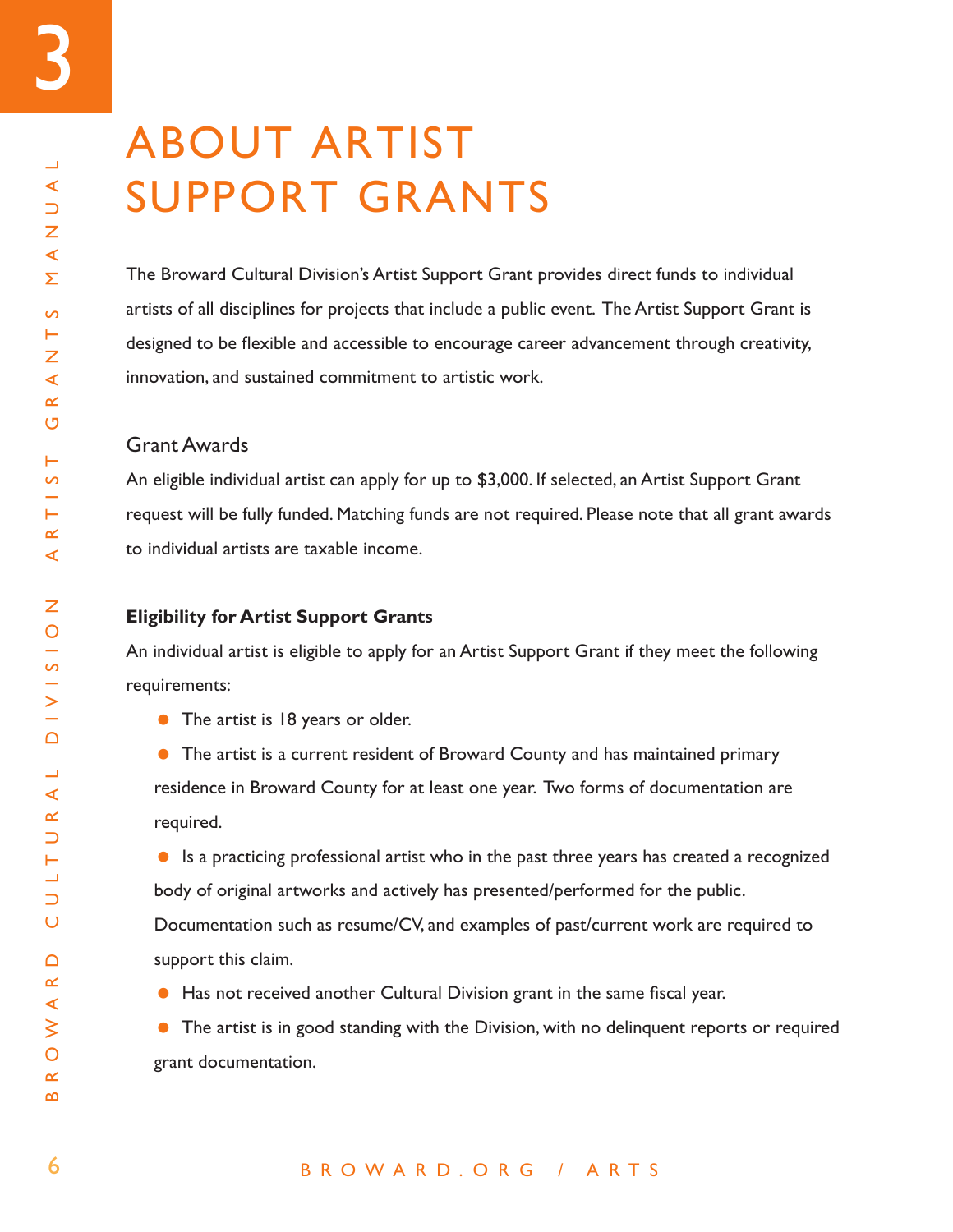### ABOUT ARTIST SUPPORT GRANTS

|                                                                                               | <b>FY 2022</b><br><b>FY 2023</b>      |                                         |                                         |                                       |  |  |
|-----------------------------------------------------------------------------------------------|---------------------------------------|-----------------------------------------|-----------------------------------------|---------------------------------------|--|--|
| <b>PROCESS</b>                                                                                | <b>CYCLE III</b>                      | <b>CYCLE I</b>                          | <b>CYCLE II</b>                         | <b>CYCLE III</b>                      |  |  |
| <b>Stage   Application Deadline:</b>                                                          | December 17, 2021                     | June 10, 2022                           | September 9, 2022                       | December 16, 2022                     |  |  |
| <b>Stage II Application Deadline:</b>                                                         | January 7, 2022                       | July 1, 2022                            | September 30, 2022                      | January 6, 2023                       |  |  |
| Recommended Projects Announced:                                                               | February 2022                         | August 2022                             | November 2022                           | February 2023                         |  |  |
| Project Implementation Period:                                                                | April 1, 2022 -<br>September 30, 2022 | October 1, 2022 -<br>September 30, 2023 | January 1, 2023 -<br>September 30, 2023 | April 1, 2023 -<br>September 30, 2023 |  |  |
| All deadlines are subject to the availability of grant funds.                                 |                                       |                                         |                                         |                                       |  |  |
| <b>Restrictions - we do not fund</b>                                                          |                                       |                                         |                                         |                                       |  |  |
| A proposed project cannot receive funding from multiple Division grant opportunities.         |                                       |                                         |                                         |                                       |  |  |
| This includes:                                                                                |                                       |                                         |                                         |                                       |  |  |
| Partnerships and collaborators cannot apply separately for the same project/overall event     |                                       |                                         |                                         |                                       |  |  |
| Collaborations with organizations in which the artist is a board or staff member of           |                                       |                                         |                                         |                                       |  |  |
| $501(c)(3)$ nonprofit and for-profit led projects (artists cannot submit on behalf of an      |                                       |                                         |                                         |                                       |  |  |
| organization)                                                                                 |                                       |                                         |                                         |                                       |  |  |
|                                                                                               |                                       |                                         |                                         |                                       |  |  |
| Repetitious applications of the same project with no proof of expansion of artistic quality   |                                       |                                         |                                         |                                       |  |  |
| or differentiation from previous years are ineligible to receive funding                      |                                       |                                         |                                         |                                       |  |  |
| Grant funds cannot be designated for such things as:                                          |                                       |                                         |                                         |                                       |  |  |
| Personal vacation;                                                                            |                                       |                                         |                                         |                                       |  |  |
| Full-time college tuition;                                                                    |                                       |                                         |                                         |                                       |  |  |
| Or any items not directly related to an artist's professional, artistic, or project           |                                       |                                         |                                         |                                       |  |  |
| development.                                                                                  |                                       |                                         |                                         |                                       |  |  |
| Grant funds may not pay for projects for which the main intent is:                            |                                       |                                         |                                         |                                       |  |  |
| Fundraising or charity;                                                                       |                                       |                                         |                                         |                                       |  |  |
| The presentation of another artist's works, including curation, archiving, journalism         |                                       |                                         |                                         |                                       |  |  |
| (where the applicant's work is not the primary content). For curated projects, applicants     |                                       |                                         |                                         |                                       |  |  |
| should contact the Cultural Division staff to discuss project eligibility;                    |                                       |                                         |                                         |                                       |  |  |
| A commission; or                                                                              |                                       |                                         |                                         |                                       |  |  |
| University student shows.                                                                     |                                       |                                         |                                         |                                       |  |  |
| No part of the grant may be used for reimbursement of expenses prior to the project           |                                       |                                         |                                         |                                       |  |  |
| implementation period.                                                                        |                                       |                                         |                                         |                                       |  |  |
| No part of the grant may be used directly or indirectly to participate in or intervene in any |                                       |                                         |                                         |                                       |  |  |
|                                                                                               |                                       |                                         |                                         |                                       |  |  |
|                                                                                               |                                       | @ B R O W A R D A R T S                 |                                         |                                       |  |  |

### **Restrictions - we do not fund**

- **•** Partnerships and collaborators cannot apply separately for the same project/overall event
- Collaborations with organizations in which the artist is a board or staff member of
- $\bullet$  501(c)(3) nonprofit and for-profit led projects (artists cannot submit on behalf of an

## organization)

- **Personal vacation;**
- **•** Full-time college tuition;
- Or any items not directly related to an artist's professional, artistic, or project development.

- **•** Fundraising or charity;
- The presentation of another artist's works, including curation, archiving, journalism (where the applicant's work is not the primary content). For curated projects, applicants should contact the Cultural Division staff to discuss project eligibility;
- A commission; or
- **University student shows.**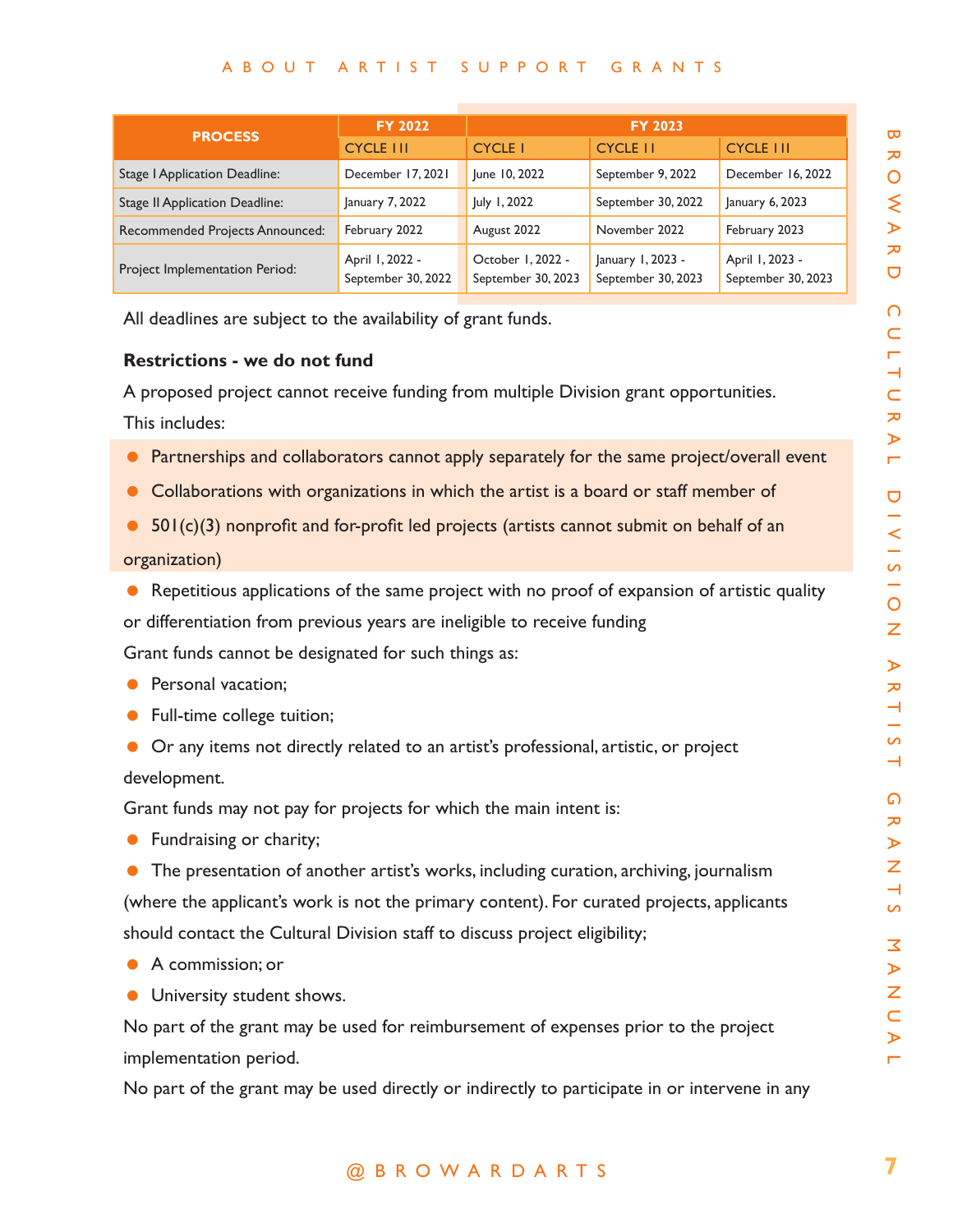### ABOUT ARTIST SUPPORT GRANTS

political campaign on behalf of, or in opposition to, any candidate for public office or to attempt to influence legislation or to support or promote, directly or indirectly terrorism or violent acts.

Any funds not expended for the purposes of the grant as applied for must be returned to the Cultural Division.

If an applicant is unsure of their project's eligibility, please contact Cultural Division staff to further discuss.

8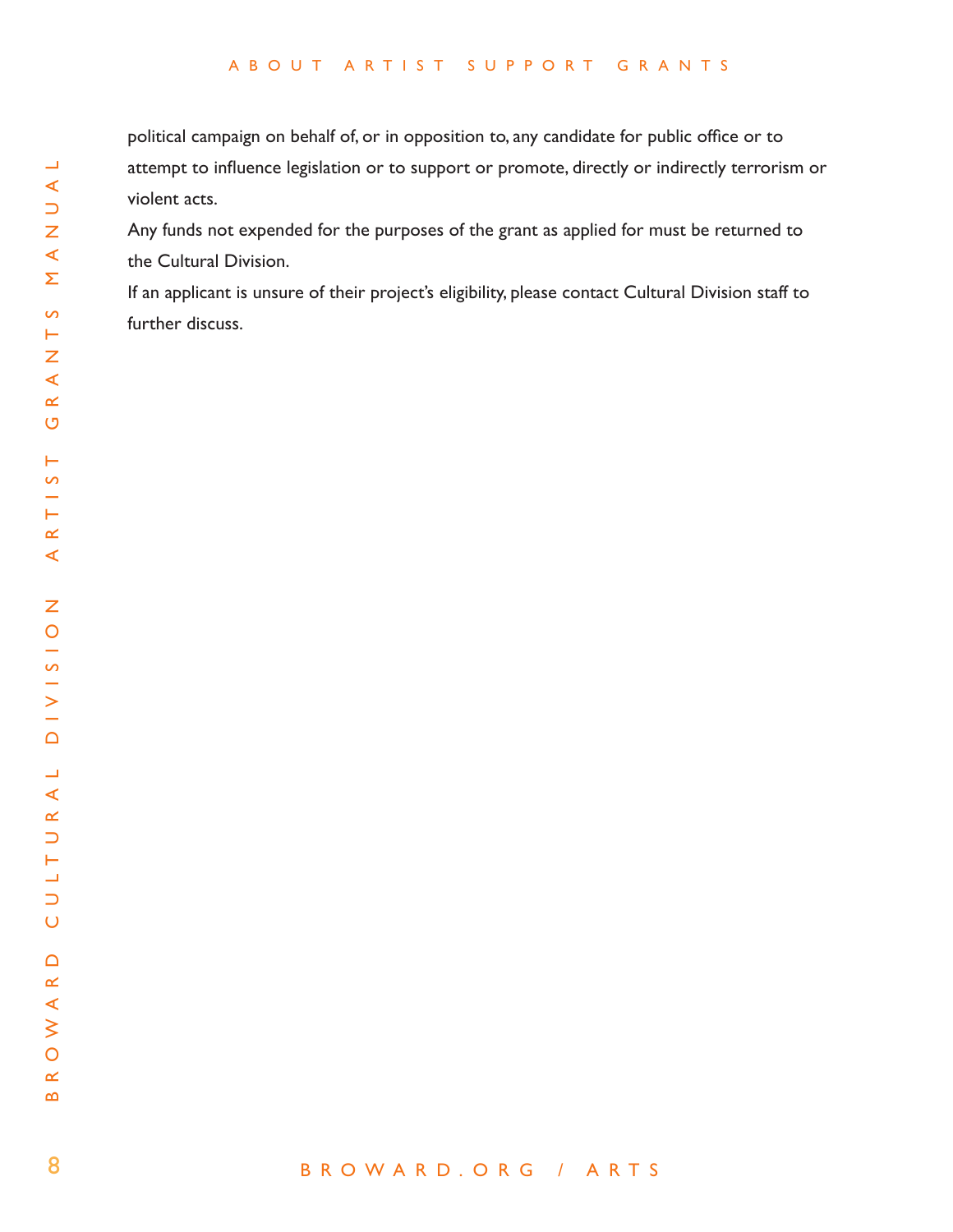## ARTIST SUPPORT REVIEW PROCESS & CRITERIA

## **Artist Support Grant Review Process**

Each Artist Support Grant application is read by Broward County Staff and knowledgeable art practitioners/experts from the local and national arts community.

Each application will be read and scored according to the Division's four (4) review criteria sections listed below. Each section will be scored on a 5-point scale with the overall highest score being 20 points. Once scores are received, Cultural Division staff will average and compile the top-rated applicants and recommend them for funding to the Broward Cultural Council for final funding approval.

Unlike previous years, please note that there will be no public review process. Recommended projects will be announced according to the chart listed on page 7.

## **Artist Support Grant Review Criteria**

Applications are evaluated based on the following criteria:

## **I. Artistic Merit and Accomplishment**

**PPURIMERE**<br> **Example 18 A R O RESS & CRITERIA**<br>
Sever Process<br>
plication is read by Broward County Staff and knowledgeable<br>
the local and national arts community.<br>
and scored according to the Divisions four (4) review cri Artist has demonstrated a substantive level of professional experience as evidenced by their resume or CV and supportive documents such as: Awards/recognition including prizes, residencies, other grants; presentation opportunities, including juried exhibitions, juried publications, castings, bookings; critical review; documentation of work; workshops, trainings and collaborations.

## **II. Community Benefit**

 Applicant clearly and concisely describes the project's benefit to the Broward County community.

**•** Project will provide diverse artistic, cultural, educational, and/or historical amenities/ programming that contributes to the vibrant, multi-cultural and economically viable community of Broward County.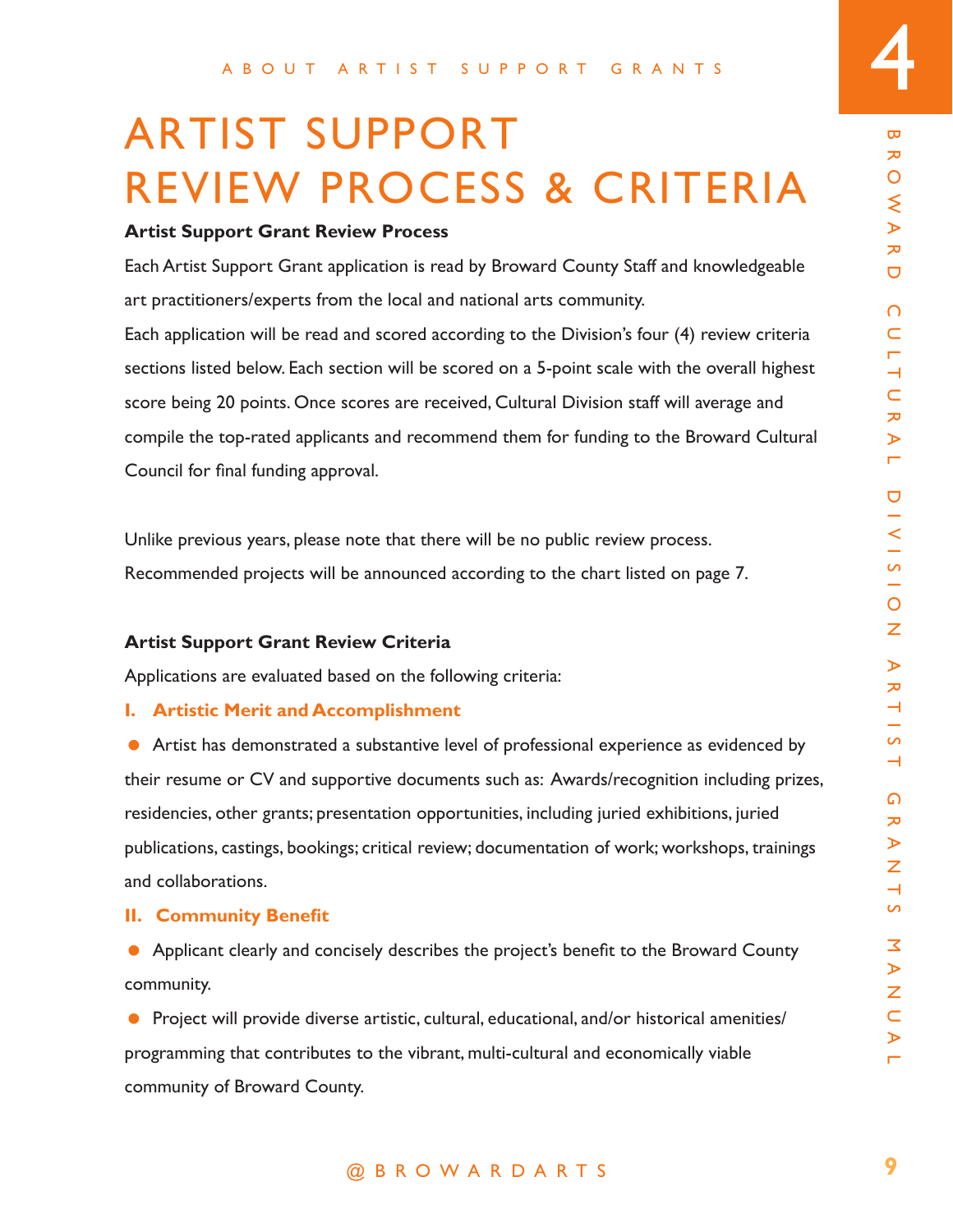Qualifications of additional project staff/partnerships (if applicable).

## **III. Commitment to Deepening and Expanding Artistic Work**

**•** Proposed project demonstrates the artists' commitment to deepening and expanding their artistic work and advancing career goals.

**•** Proposed projects are not an exact repeat of a previous year's project funded by the Cultural Division.

## **IV. Clarity on Use of Funds and Need for Funding Support**

- Quality and clarity of the project goals, design, marketing efforts, and resources involved.
- **•** Applicants have provided a clear and accurate budget and budget narrative with a description of how funds will be used and the need for funding support.

## BROWARD.ORG / ARTS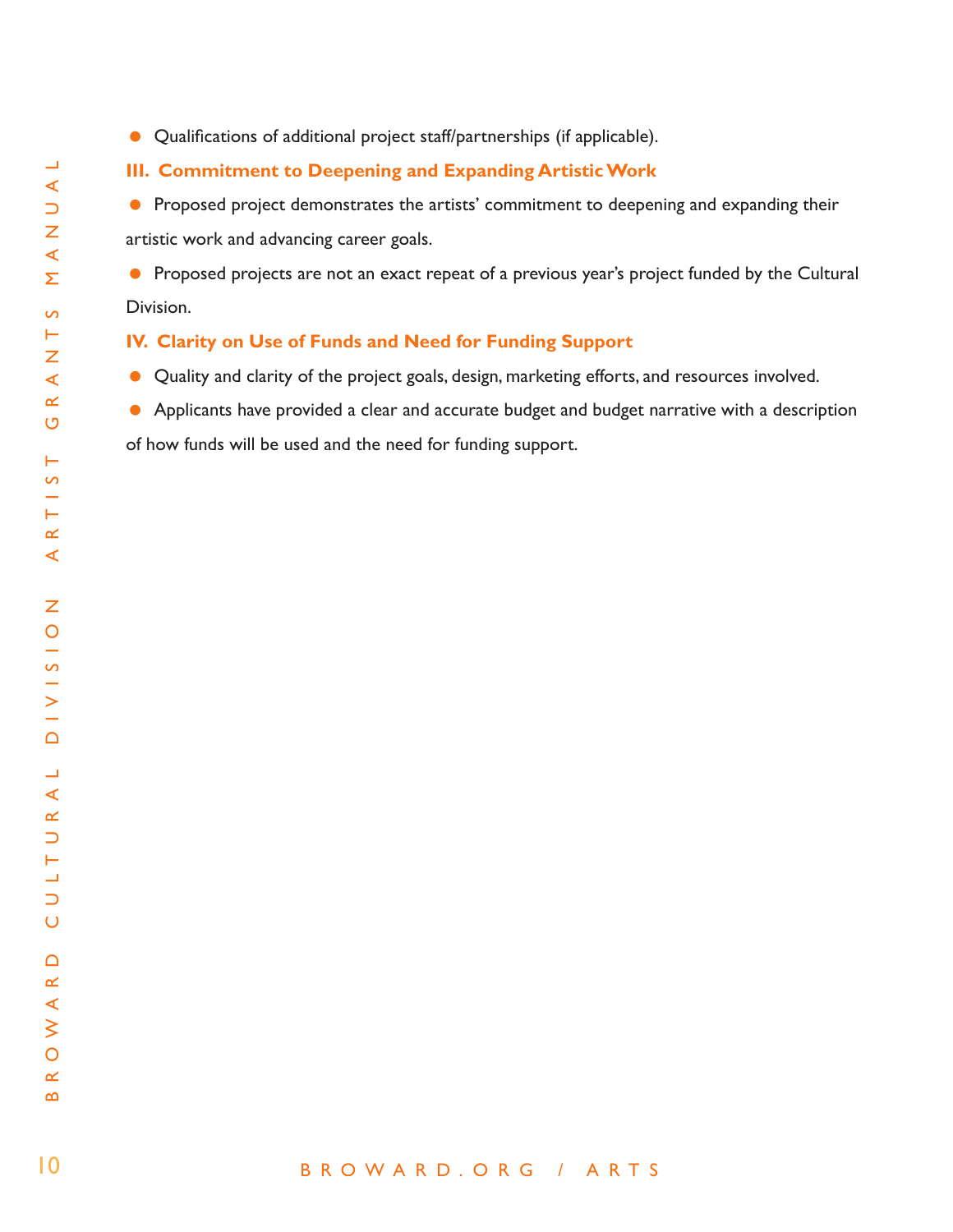## ABOUT ARTIST INNOVATION GRANTS

The Broward Cultural Division's Artist Innovation Grant provides direct funds to professional/ established individual artists of all disciplines for new and experimental art projects. The program is designed to encourage risk-taking, exploration of artistic pursuits, career advancement, interactivity, and sustained commitment to artistic work.

Acceptable projects may include collaborations across various disciplines, use of diverse media and technology, immersive installations, interactive performances/concerts, literary/ oral history projects, temporary public art projects, and more. Selected artists are required to produce an event that is free, accessible, and open to the Broward County public.

Awards are provided in partnership with the Community Foundation of Broward.

## About the Community Foundation of Broward

**PONTABRANTS**<br> **EXPLANTS**<br> **EXPLANTS**<br> **EXPLANTS**<br> **EXPLANTS**<br> **EXPLANTS**<br> **EXPLANTS**<br> **EXPLANTS**<br> **EXPLANTS**<br> **EXPLANTS**<br> **EXPLANTS**<br> **EXPLANTS**<br> **EXPLANTS**<br> **EXPLANTS**<br> **EXPLANTS**<br> **EXPLANTS**<br> **EXPLANTS**<br> **EXPLANTS**<br> **E** The Community Foundation of Broward, founded in 1984, helps individuals, families and businesses create personalized charitable Funds that support game-changing philanthropy. As a grantmaking public charity, we provide leadership to find solutions to issues that matter most to Broward County residents. Through endowment we build permanent philanthropic resources to tackle Broward's challenges today and forever.

## Grant Awards

An eligible individual artist can apply for award amounts of \$10,000. If selected, an Artist Innovation Grant request will be fully funded. Matching funds are not required. Please note that all grant awards to individual artists are taxable income.

For FY 2022, a maximum of five (5) awards will be granted. For FY 2023, a maximum of ten (10) awards will be granted.

Awardees of this category are only allowed to apply every other year.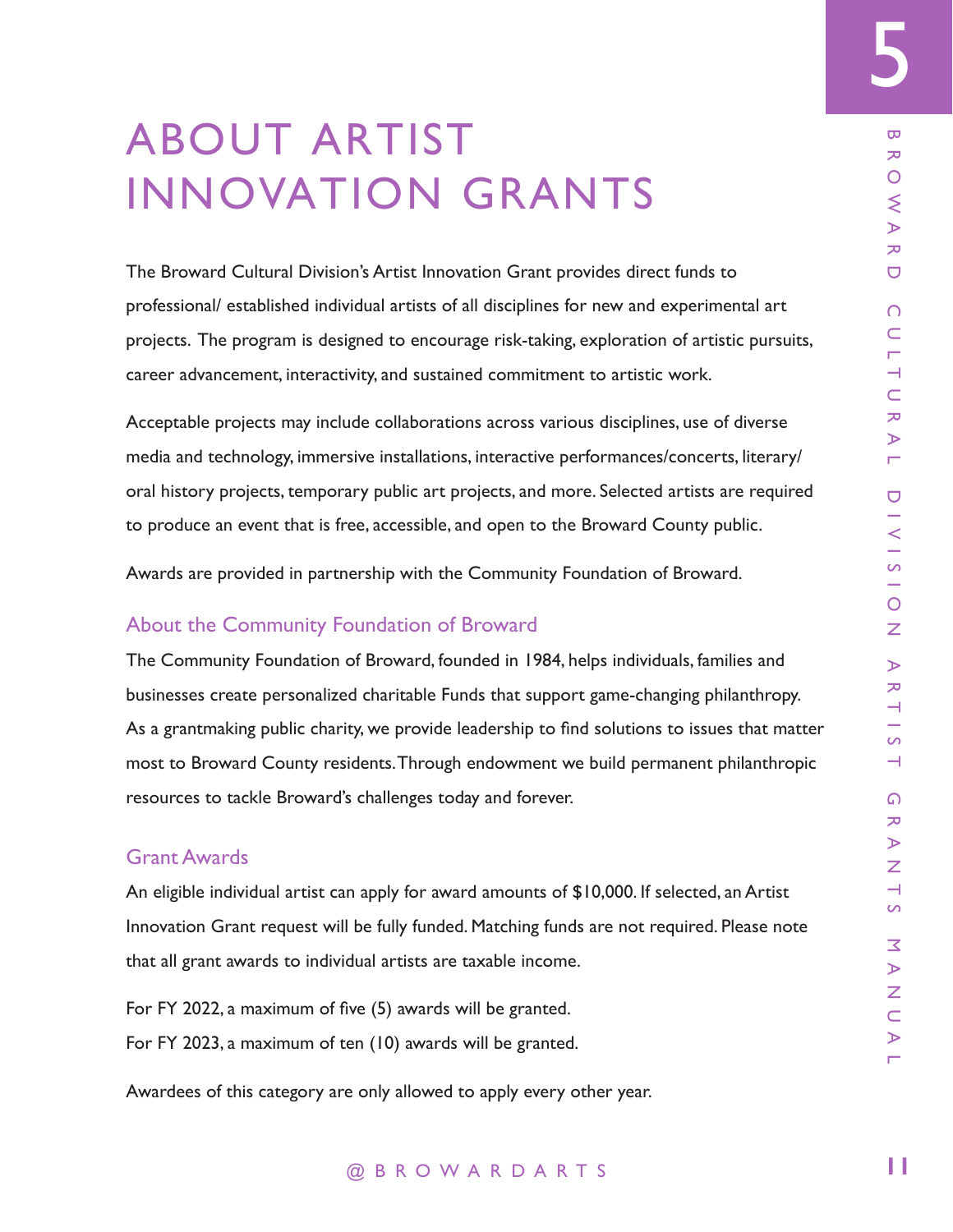## **Eligibility for Artist Innovation Grants / Stage I Application**

An individual artist is eligible to apply for an Artist Innovation Grant if they meet the following requirements:

- The artist is 18 years or older.
- The artist is a current Broward County resident for at least one (1) year prior to application deadline and must maintain their primary residence in Broward during the entire funding period. Two forms of documentation are required.
- Is a practicing professional artist who in the past three years has created a recognized body of original artworks and actively has presented/performed for the public. Documentation such as resume/CV, and examples of past and current work are required to support this claim.
- Emerging artists are ineligible to apply in this category.
- Has not received another Cultural Division grant in the same fiscal year (this includes Artist Support Grantees who have already received payment).

**•** The artist is in good standing with the Division, with no delinguent reports or required grant documentation.

 $\blacktriangleleft$ 

 $\equiv$  $\triangleleft$  $\cup$ Z  $\prec$ Σ

 $\overline{a}$ Н Z  $\blacktriangleleft$  $\propto$ U

Н  $\Omega$ 

H.  $\propto$  $\triangleleft$ 

Ζ  $\overline{O}$  $\frac{1}{\infty}$ ÷  $\geq$  $\Box$ 

 $\Box$  $\prec$  $\propto$  $\cup$ 

Щ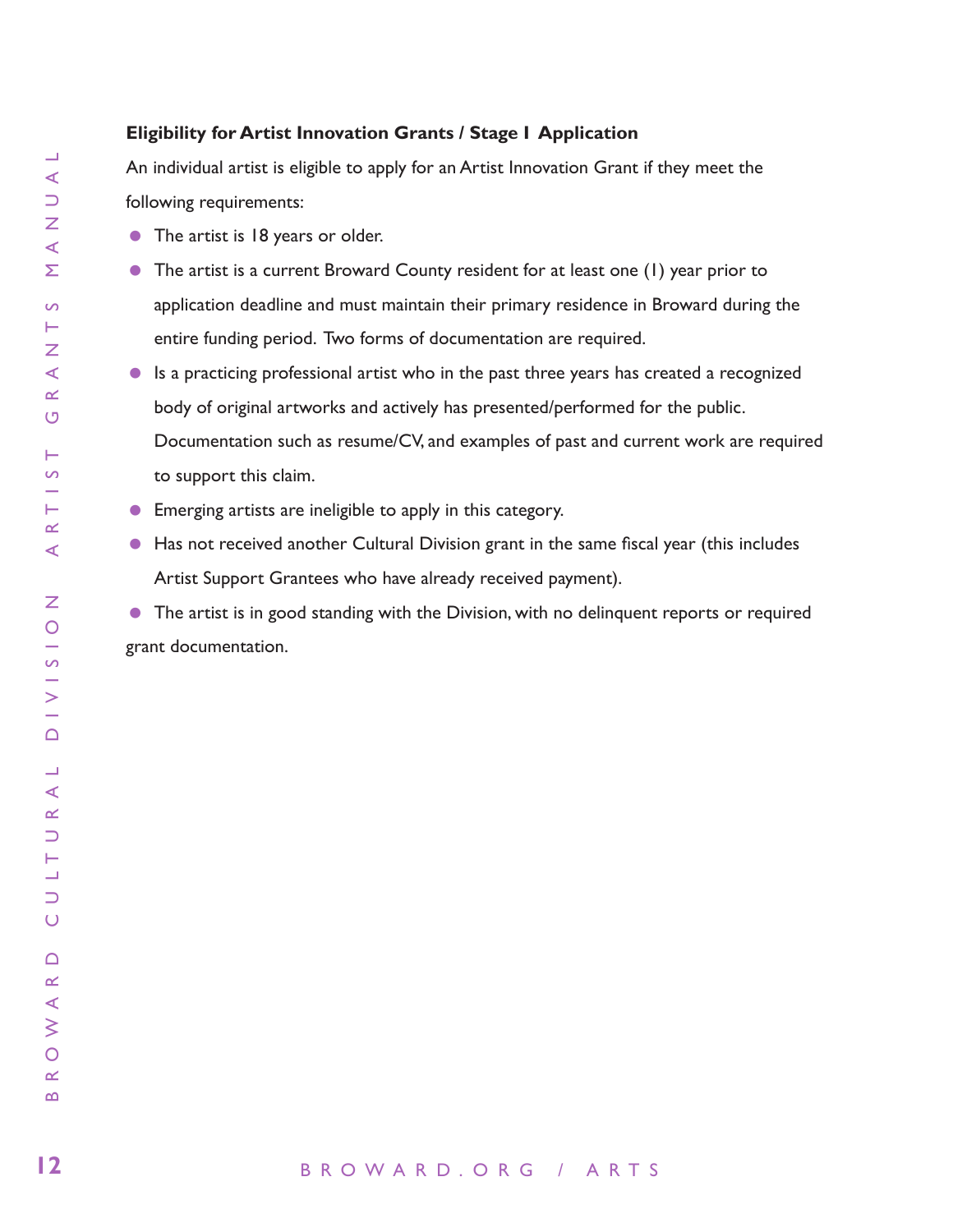| <b>PROCESS</b>                                                                                 | FY 2022                           | FY 2023                                 | $\boldsymbol{\varpi}$      |  |  |
|------------------------------------------------------------------------------------------------|-----------------------------------|-----------------------------------------|----------------------------|--|--|
| <b>Stage   Application Deadline:</b>                                                           | December 17, 2021                 | June 10, 2021                           | ᅎ                          |  |  |
| <b>Stage II Application Deadline:</b>                                                          | January 7, 2022                   | July 1, 2022                            | O                          |  |  |
| Panel Review:                                                                                  | Februrary 2022                    | August 2022                             | ξ<br>$\blacktriangleright$ |  |  |
| Approval of Funding by BCC:                                                                    | March, 2022                       | September, 2022                         | ᅎ                          |  |  |
| Project Implementation Period:                                                                 | April 1, 2022 -<br>March 31, 2023 | October 1, 2022 -<br>September 30, 2023 | U                          |  |  |
| * All deadlines are subject to the availability of grant funds.                                |                                   |                                         | $\Omega$<br>C              |  |  |
|                                                                                                |                                   |                                         | ┍                          |  |  |
| <b>Restrictions - we do not fund</b>                                                           |                                   |                                         | ⊣<br>$\subset$             |  |  |
| A proposed project cannot receive funding from multiple Division grant opportunities.          |                                   |                                         | ᅎ                          |  |  |
| This includes:                                                                                 |                                   |                                         | ⋗<br>Ē.                    |  |  |
| Partnerships and collaborators cannot apply separately for the same project/overall event      |                                   |                                         | U                          |  |  |
| Collaborations with organizations in which the artist is a board or staff member of            |                                   |                                         |                            |  |  |
| $501(c)(3)$ nonprofit and for-profit led projects (artists cannot submit on behalf of an       |                                   |                                         |                            |  |  |
| organization)                                                                                  |                                   |                                         |                            |  |  |
| Artists pursuing an undergraduate degree.                                                      |                                   |                                         |                            |  |  |
|                                                                                                |                                   |                                         | Ζ                          |  |  |
| Emerging artists are ineligible to apply for this category (emerging artists do not have       |                                   |                                         |                            |  |  |
| sustained recognition on a broader scale)                                                      |                                   |                                         | ᅎ<br>ᅴ                     |  |  |
| Grant funds cannot be designated for such things as:                                           |                                   |                                         | S                          |  |  |
| Personal vacation                                                                              |                                   |                                         | ⊣                          |  |  |
| Full-time college tuition                                                                      |                                   |                                         | ഩ                          |  |  |
| • Any items not directly related to an artist's professional, artistic, or project development |                                   |                                         |                            |  |  |
|                                                                                                |                                   |                                         | ⋗<br>Ζ                     |  |  |
| Grant funds may not pay for projects for which the main intent is:                             |                                   |                                         | ⊣                          |  |  |
| Fundraising or charity<br>$\bullet$                                                            |                                   |                                         | S                          |  |  |
| Primary focus is workshops for the public                                                      |                                   |                                         |                            |  |  |
| Commission(s)<br>$\bullet$                                                                     |                                   |                                         |                            |  |  |
| University student shows                                                                       |                                   |                                         | $\subset$                  |  |  |
| Curated projects                                                                               |                                   |                                         | ⋗<br>┍                     |  |  |
| Reimbursement of expenses prior to the project implementation period                           |                                   |                                         |                            |  |  |
|                                                                                                |                                   |                                         |                            |  |  |
|                                                                                                | @ B R O W A R D A R T S           |                                         | 13                         |  |  |

## **Restrictions – we do not fund**

- **•** Partnerships and collaborators cannot apply separately for the same project/overall event
- Collaborations with organizations in which the artist is a board or staff member of
- 501(c)(3) nonprofit and for-profit led projects (artists cannot submit on behalf of an organization)
- Artists pursuing an undergraduate degree.
- Emerging artists are ineligible to apply for this category (emerging artists do not have sustained recognition on a broader scale)

- **•** Personal vacation
- Full-time college tuition
- Any items not directly related to an artist's professional, artistic, or project development

- **•** Fundraising or charity
- **•** Primary focus is workshops for the public
- Commission(s)
- **University student shows**
- Curated projects
- Reimbursement of expenses prior to the project implementation period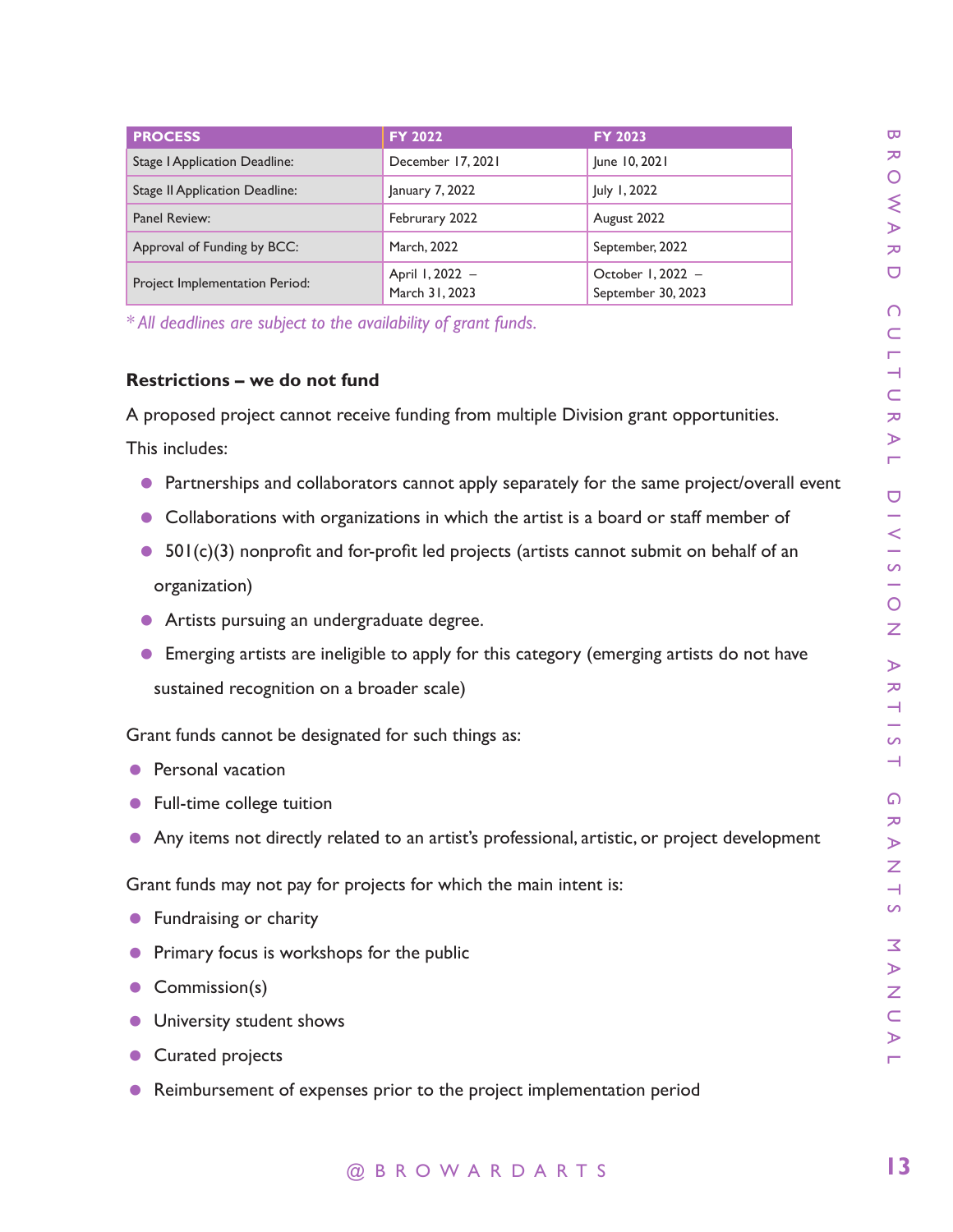No part of the grant may be used directly or indirectly to participate in or intervene in any political campaign on behalf of, or in opposition to, any candidate for public office or to attempt to influence legislation or to support or promote, directly or indirectly terrorism or violent acts.

Any funds not expended for the purposes of the grant as applied for must be returned to the Cultural Division.

If an applicant is unsure of their project's eligibility, please contact Cultural Division staff to further discuss.

## **Public Art Projects Restrictions:**

Depending on the nature of the proposed project, some temporary public art projects may be applicable. A "temporary" installation allows the public to constantly engage in an everchanging environment (for example, if the location changed from one artist's work to another year after year). Activations/programming surrounding the temporary public art installation and involving other artistic disciplines is highly encouraged.

It is the applicant's responsibility to obtain written proof of the property owner's authorization to use the site (could be City, County, or commercial/private entity) prior to installation. Permitting or engineering approvals for exterior or major interior projects may also be required from the building department having jurisdiction over the site (documentation required). Projects for permanent installation are ineligible. Contact Division staff to verify if your project is eligible.

## BROWARD.ORG / ARTS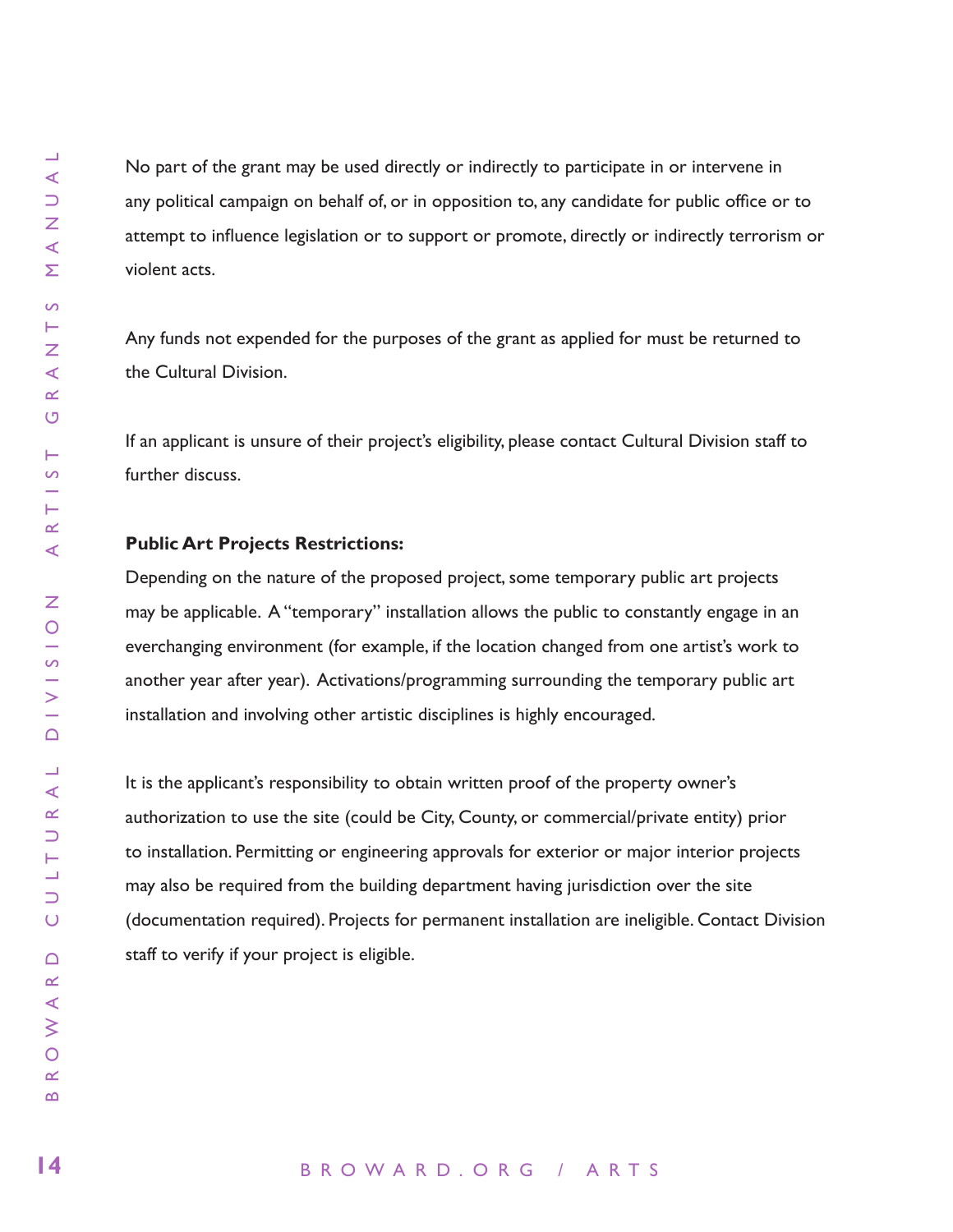## ARTIST INNOVATION GRANT REVIEW PROCESS & CRITERIA

## **Panel Review Process**

Each Artist Innovation Grant application is read by a seven (7) member panel which may include members from the Broward County Cultural Council, Division staff, Community Foundation staff, and knowledgeable art practitioners/experts from the local and national arts community.

Each application will be read and scored according to the Division's four (4) review criteria sections listed below. Each section will be scored on the indicated point scale with the overall highest score being 20 points. Once scores are received, Cultural Division staff will average and compile the top-rated applicants and recommend them for funding to the Broward Cultural Council for final funding approval.

Unlike previous years, please note that there will be no public review process. Recommended projects will be announced according to the cycle chart listed on page 13.

Applications are evaluated based on the following criteria:

### **I. Artistic Accomplishment & Quality of Past Work** *(5 points)*

**EXECUTE AND SERVIT CONDUCTS AND ARTIC AND ARTIC AND A REPORT ON CONSIDENT AND A REPORT OF A REPORT ON A RURAL PHOTOGRAPHOTEN CONDUCT AND CULTURAL DIVISION STAFF, COMMUNITY CULTURAL ARTIST CHANNED ARTIST CONDUCT AND CULTU**  Artist has demonstrated a substantive level of professional experience as evidenced by their resume or CV and supportive documents such as: Awards/recognition including prizes, residencies, other grants; presentation opportunities, including juried exhibitions, juried publications, castings, bookings; critical review; documentation of work; workshops, trainings and collaborations.

• Rigor of past work samples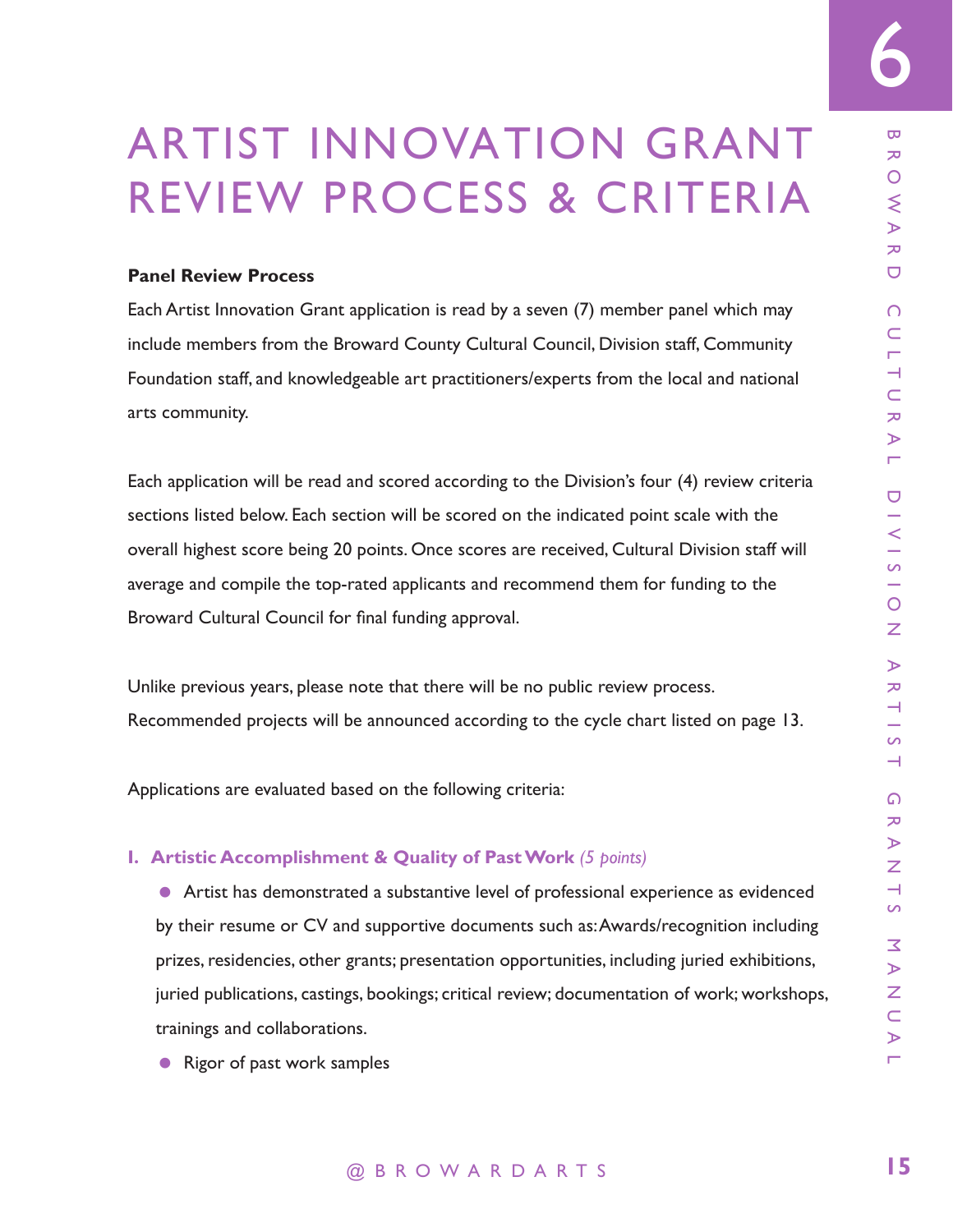## **II. Community Benefit** *(6 points)*

• Applicant clearly and concisely describes the project's benefit & accessibility to the Broward County community.

● Project will provide diverse artistic, cultural, educational, and/or historical amenities/ programming that contributes to the vibrant, multi-cultural and economically viable community of Broward County.

Qualifications of additional project staff/collaborators/partnerships (if applicable).

## **III. Artistic Merit & Project Idea Originality** *(7 points)*

**• Proposed project demonstrates the artists' commitment to deepening and expanding** their artistic work and advancing career goals.

 Originality of proposed project: This idea is innovative, exciting, and new (or a fresh take on a similar idea)

### **IV. Clarity on Use of Funds and Need for Funding Support** *(2 points)*

 Quality and clarity of the project goal(s), evaluation, marketing efforts, and resources involved.

 Applicants have provided a clear and accurate budget and budget narrative with a description of how funds will be used and the need for funding support.

### **Agreement & Attribution Requirements**

Following the announcement of recommended projects, those same recommendations will be sent to the Broward Cultural Council (BCC) for final approval of funding. Once approved, an agreement will be drafted between the approved applicant and Broward County referencing the approved grant application. This agreement is to be signed by the applicant and executed by the Contract Administrator prior to funding being dispersed.

### BROWARD.ORG / ARTS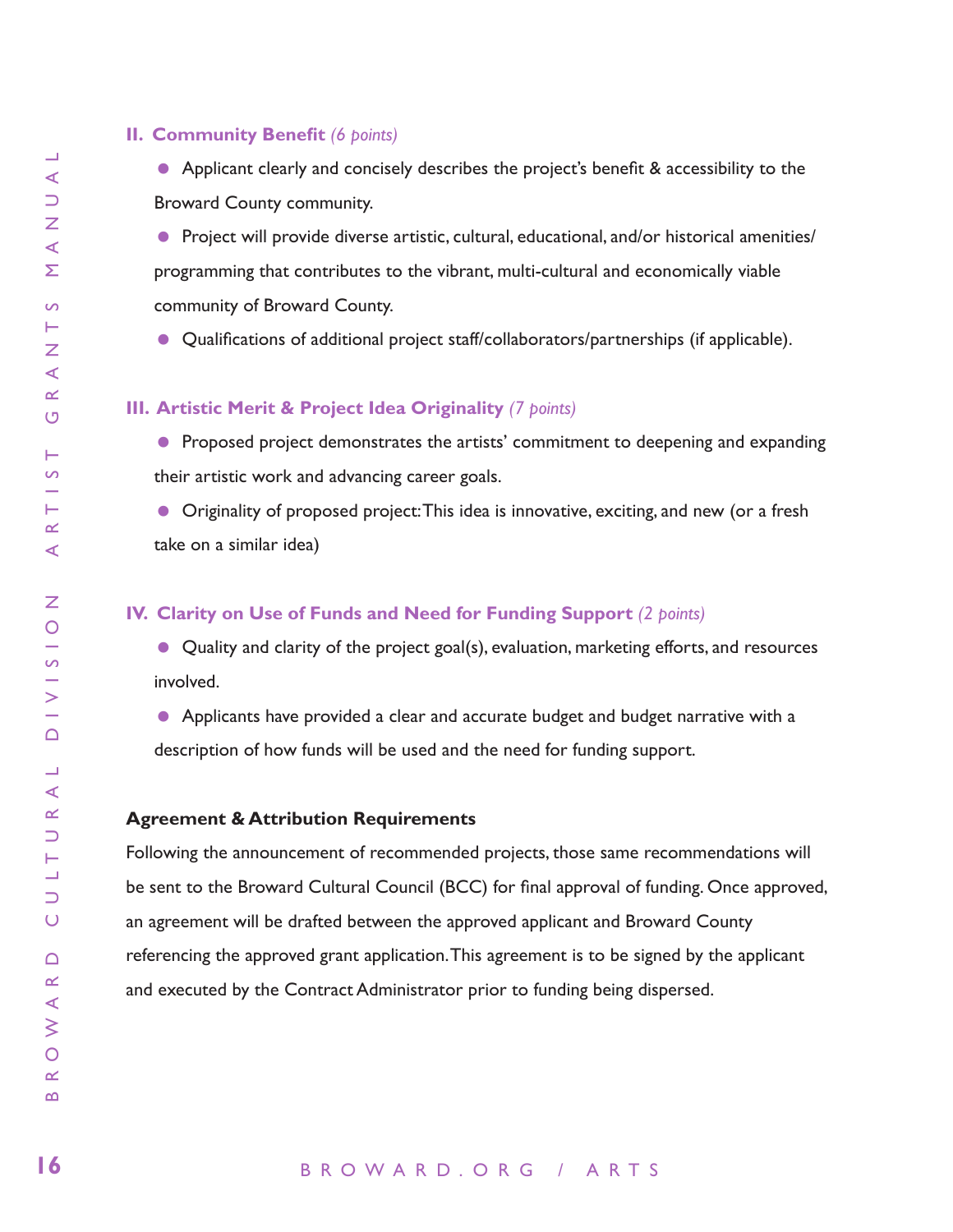application cannot be made prior to the execution of an<br>applicant reeds to make significant changes other than<br> $\bigcirc$ <br>act will be disqualified and applicant will need to reapply for<br> $\bigcirc$ <br> $\bigcirc$ <br>ored to attend two (2) recep IMPORTANT: Changes to the application cannot be made prior to the execution of an agreement. If a recommended applicant needs to make significant changes other than date/venue changes, the project will be disqualified, and applicant will need to reapply for funding in a later cycle.

## **Artist Presentations**

Awarded recipients are required to attend two (2) receptions where they will give a brief overview of their projects to the community. One reception will be held by the Broward County Cultural Division and the other by the Community Foundation of Broward.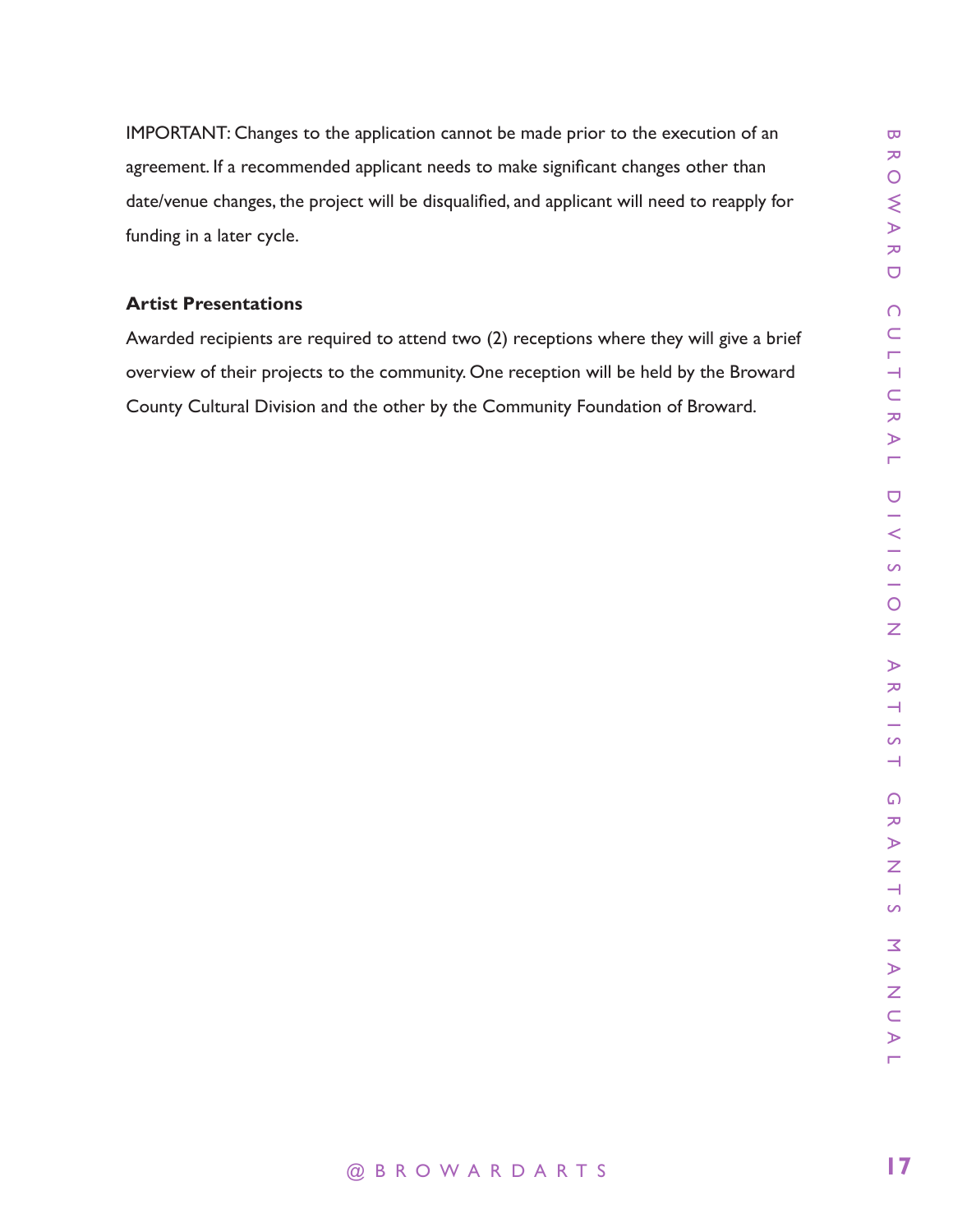7

## NAVIGATING THE ONLINE APPLICATION PROCESS

Before starting the application process, applicants should read the Artist Support Manual fully. Failure to follow instructions could result in disqualification of an application. Applications can be accessed on the Cultural Division website, Broward.org/Arts.

## **Stage I**

Stage I is considered an eligibility phase where Cultural Division staff will be able to review submitted documentation from prospective artists. Those who are considered eligible by the Stage I deadline will receive an e-mail message from the Division staff, alerting you that permission has been granted to submit Stage II of the application. Existing grantees are also required to submit their Stage I applications each time they apply.

### **Stage II**

Eligible applicants will access their Stage II application from their grant portal once staff notifies them that Stage II has been published. This stage contains all review criteria questions and project budget information.

## **Attachments**

The Cultural Division does not allow applicants to add omitted attachments or other documents once the deadline for submission has passed. The Artist Grants Manual requires that an application be complete and that it meets all applicable eligibility requirements at the program deadline for submission of applications. See 'Support Materials' for specifics regarding acceptable file formats and requirements for attachments.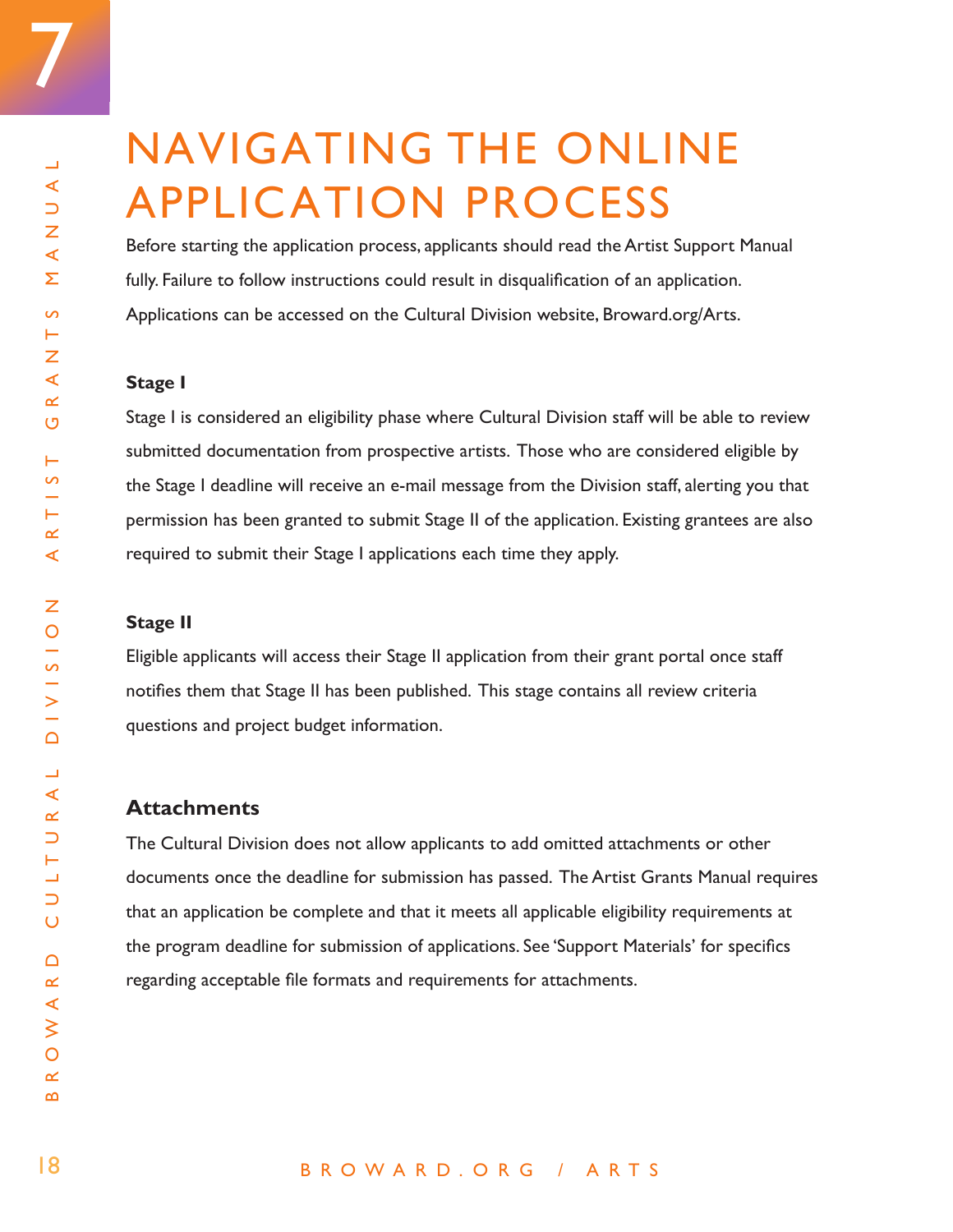## **In Progress (Draft) Application (Stages I & II):**

ation (Stages 1 & II):<br>
se, simply scroll to the bottom of the page and click "SAVE  $\infty$ <br>
sever what you to return hater. You can "SAVE & FINISH  $\geq$ <br>
and allow you to return hater. You can "SAVE & FINISH  $\geq$ <br>
while y If you need to stop at any time, simply scroll to the bottom of the page and click "SAVE & FINISH LATER." This will save what you have entered, close your application, send a copy to your email address, and allow you to return later. You can "SAVE & FINISH LATER" as often as necessary while you complete the application. When you are ready to return to work on your application again, return to the program page on www. artsfunding.broward.org and click on "Resume Application" button to resume your previously started online application.

## **Reviewing & Submitting the Application (Stages I & II):**

Click the button, or tab "Review My Application." This will take you to a review screen. This function will generate one continuous page of your entire template for easy review (proof reading stage). If there are any errors with your form, red notes will be listed next to the field in error. Make the edits or add the missing attachments as necessary. Once you have fixed any errors, click the "UPDATE" button to save your changes.

When you're ready, click "SUBMIT" to send in your Application to the Division. You can always access a copy of this application from your grant portal anytime.

**Please note** that regarding both Stage I & II once the application is submitted, changes cannot be made.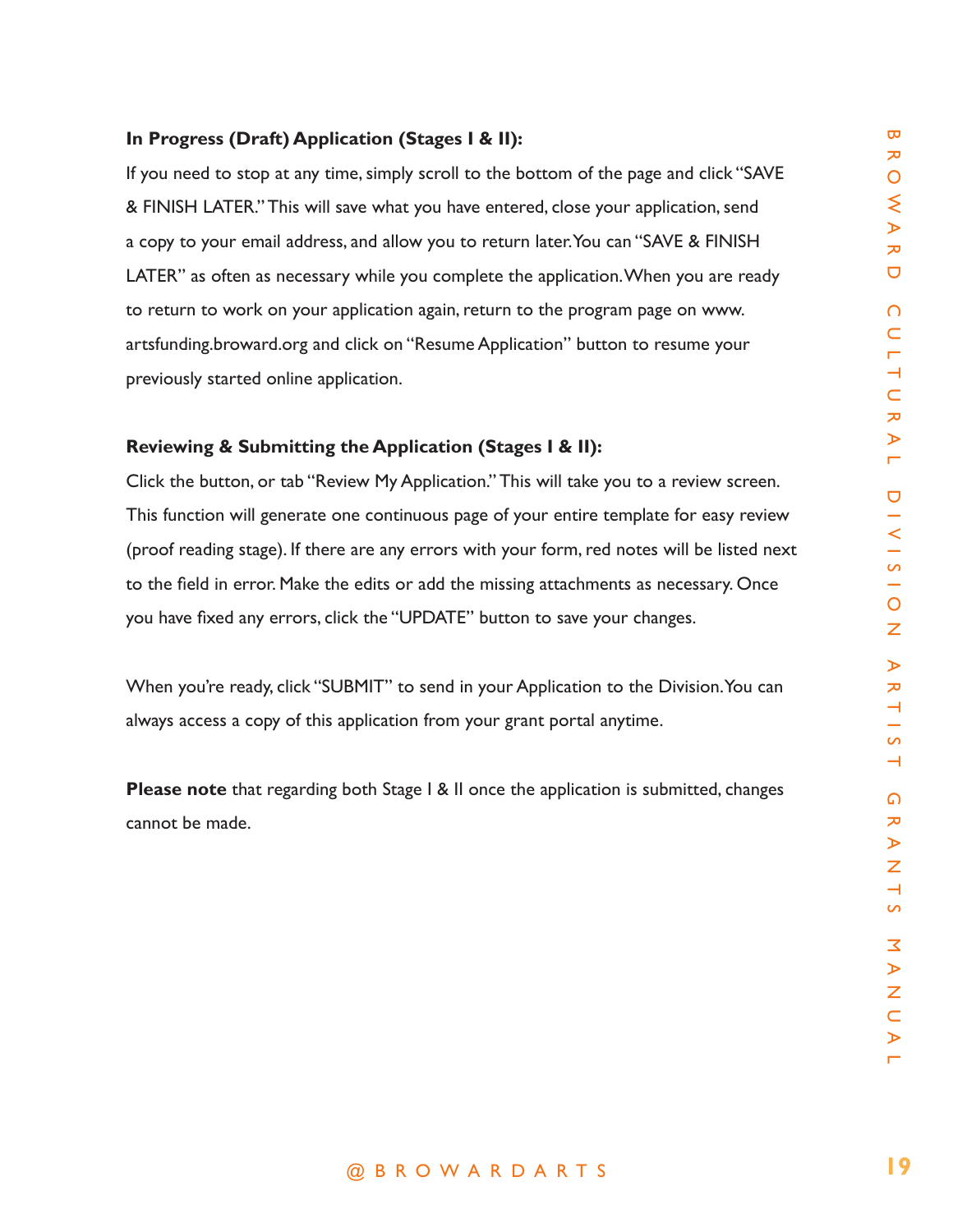$\Box$  $\blacktriangleleft$  $\cup$  $\bar{z}$  $\prec$ Σ

 $\overline{\mathcal{L}}$ Н Z  $\prec$  $\propto$ O

Н  $\overline{a}$ 

Н  $\propto$  $\blacktriangleleft$ 

Ζ

 $\Delta$ 

 $\Box$  $\blacktriangleleft$  $\propto$  $\cup$ Н щ  $\cup$  $\overline{O}$ 

 $\Delta$  $\propto$  $\triangleleft$  $\geq$  $\overline{O}$  $\propto$  $\bf{m}$ 

## DEMOGRAPHIC DATA USES AND DEFINITIONS

The Cultural Division works to ensure that arts and cultural opportunities are accessible to everyone. We believe these opportunities to be essential to a healthy and democratic society. This means making intentional efforts to encourage, incentivize, and reward grantees who create more diverse, racially equitable, accessible and inclusive (DEI) programs and places for people to experience the arts.

Any demographic data collected are used only for the purpose of assessing the Cultural Division's DEI goals. Demographic data, such as race and ethnicity, will never be used to qualify, judge, or rate grant applications.

The definitions of Race and Ethnicity below utilize the same categories and definitions as the United States Census Bureau. More information can be found at census.gov

## **Race**

The following racial categories generally reflect a social definition of race recognized in the United States and not an attempt to define race biologically, anthropologically, or genetically. People who identify their origin as Hispanic, Latino, or Spanish may be of any race.

**American Indian or Alaska Native** - A person having origins in any of the original peoples of North and South America (including Central America) and who maintains tribal affiliation or community attachment.

**Asian or Asian-American** - A person having origins in any of the original peoples of the Far East, Southeast Asia, or the Indian subcontinent including, for example, Cambodia, China, India, Japan, Korea, Malaysia, Pakistan, the Philippine Islands, Thailand, and Vietnam.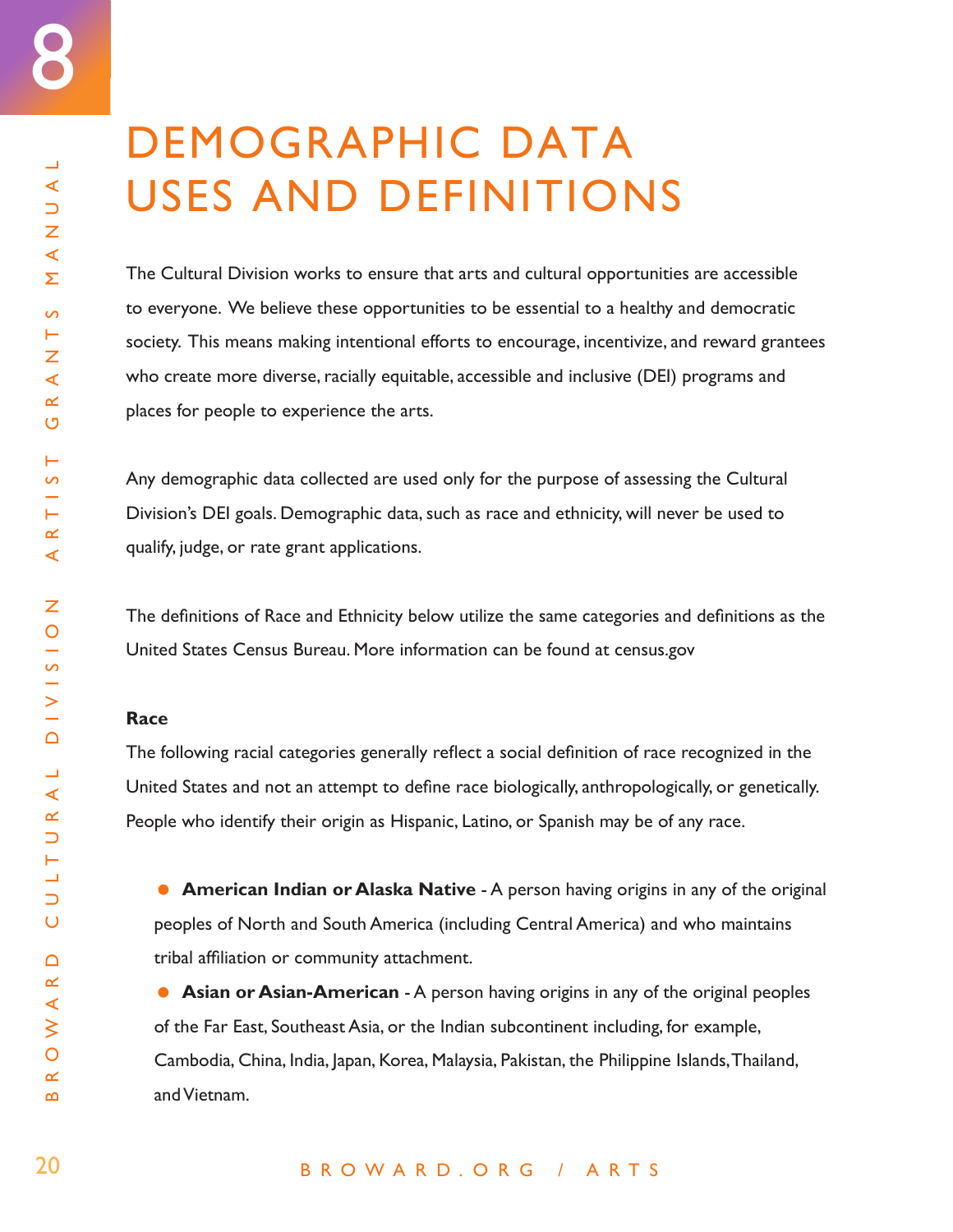**Black or African American** - A person having origins in any of the Black racial groups of Africa.

**• Native Hawaiian or Other Pacific Islander** - A person having origins in any of the original peoples of Hawaii, Guam, Samoa, or other Pacific Islands.

**White - A person having origins in any of the original peoples of Europe, the Middle** East, or North Africa.

## **Ethnicity**

**Example 12**<br> **Confer Pacific Islander - A person having origins in any of**  $\frac{1}{2}$ **<br>
<b>Confer Pacific Islander - A person having origins in any of**  $\frac{1}{2}$ **<br>
A R O Wali, Guam, Samoa, or other Pacific Islands.**<br>
A R O Wali The US Census Bureau defines "Hispanic or Latino" as a person of Cuban, Mexican, Puerto Rican, South or Central American, or other Spanish culture or origin regardless of race. Both Hispanic and Latino/a are based on language. Latino/a refers to a person of a culture or origin of Latin America, which is defined as the group of countries and dependencies in the Americas where romance languages are predominant. In the United States this is typically simplified to refer to any country south of the United States. Hispanic refers to a person of a culture or origin from a Spanish-speaking country.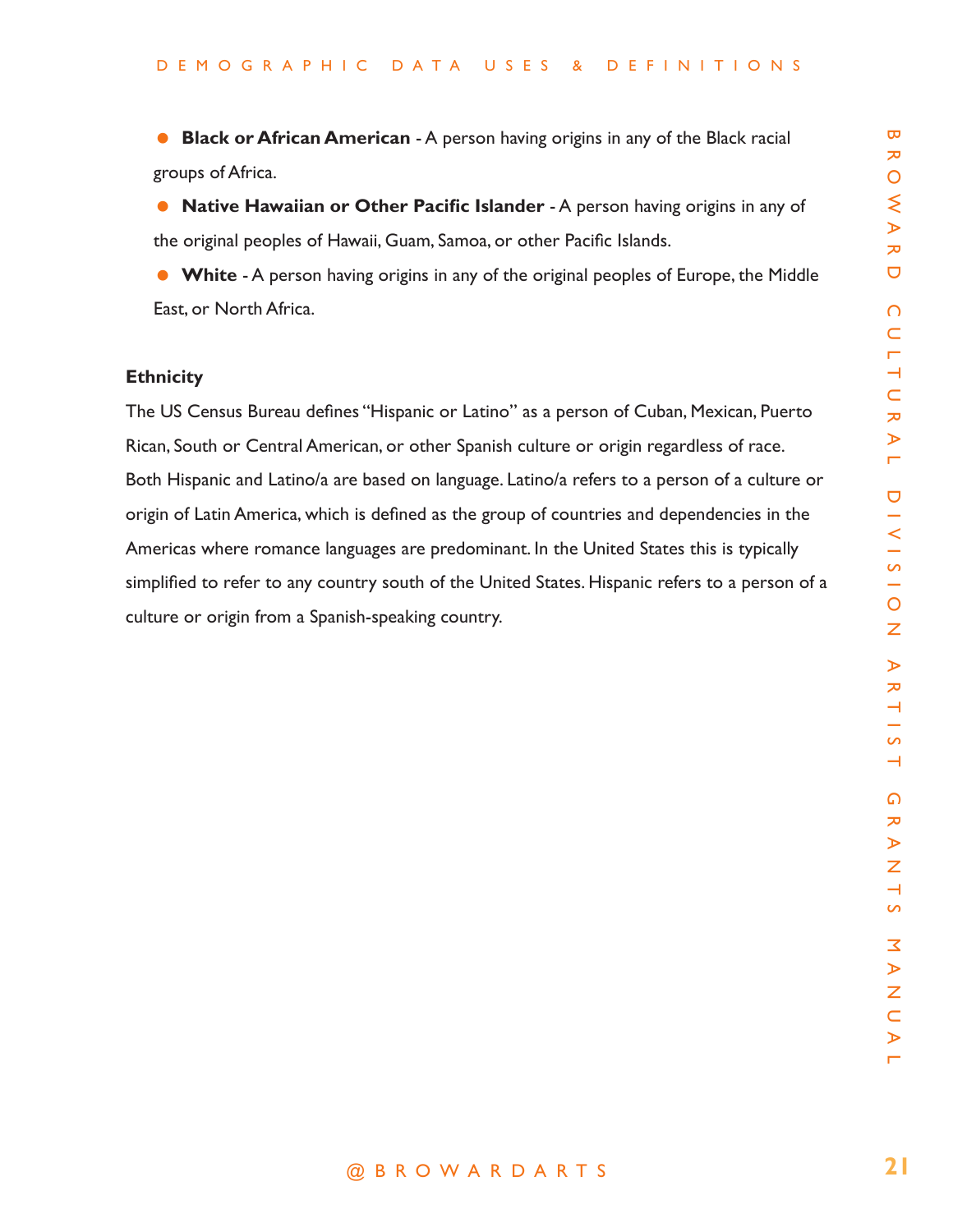Documentation of your work is required for evaluation, and artistic work samples must be uploaded in the application. Work samples should be relevant to the project being applied for and illustrate the artistic accomplishment of the applicant.

Acceptable file formats and parameters are listed below. File formats listed in bold are best for submission although the others listed are acceptable.

When choosing what samples to upload, please consider your artistic discipline and the type of documentation to best showcase your artistic accomplishments. Remember, those reading and evaluating your applications may not know you and your past work.

| <b>TYPE OF DOCUMENTATION</b>                                                                                            | <b>ACCEPTABLE FORMATS</b>                                                        | <b>WORK SAMPLE LIMITS</b>    |
|-------------------------------------------------------------------------------------------------------------------------|----------------------------------------------------------------------------------|------------------------------|
| <b>IMAGES</b><br>PowerPoint presentations or documents<br>(such as Word files) MUST be saved and<br>submitted as a .pdf | .jpg, .png, .pdf, .jpeg, .bmp, .gif                                              | Up to 10 high-quality images |
| <b>PUBLISHED MATERIALS</b>                                                                                              | .pdf                                                                             | Up to ten (10) sample pages  |
| <b>VIDEO</b>                                                                                                            | .avi, You Tube links,<br>Vimeo links, mp4, mpg,<br>.mpeg, .wmv, .mov, .flv, .f4v | Up to five (5) minutes each  |
| <b>AUDIO</b>                                                                                                            | .mp3, .mp4, .wma, .wav, .acc,<br>.m4a, .flac                                     | Up to five (5) minutes each  |

9

 $\overline{\phantom{0}}$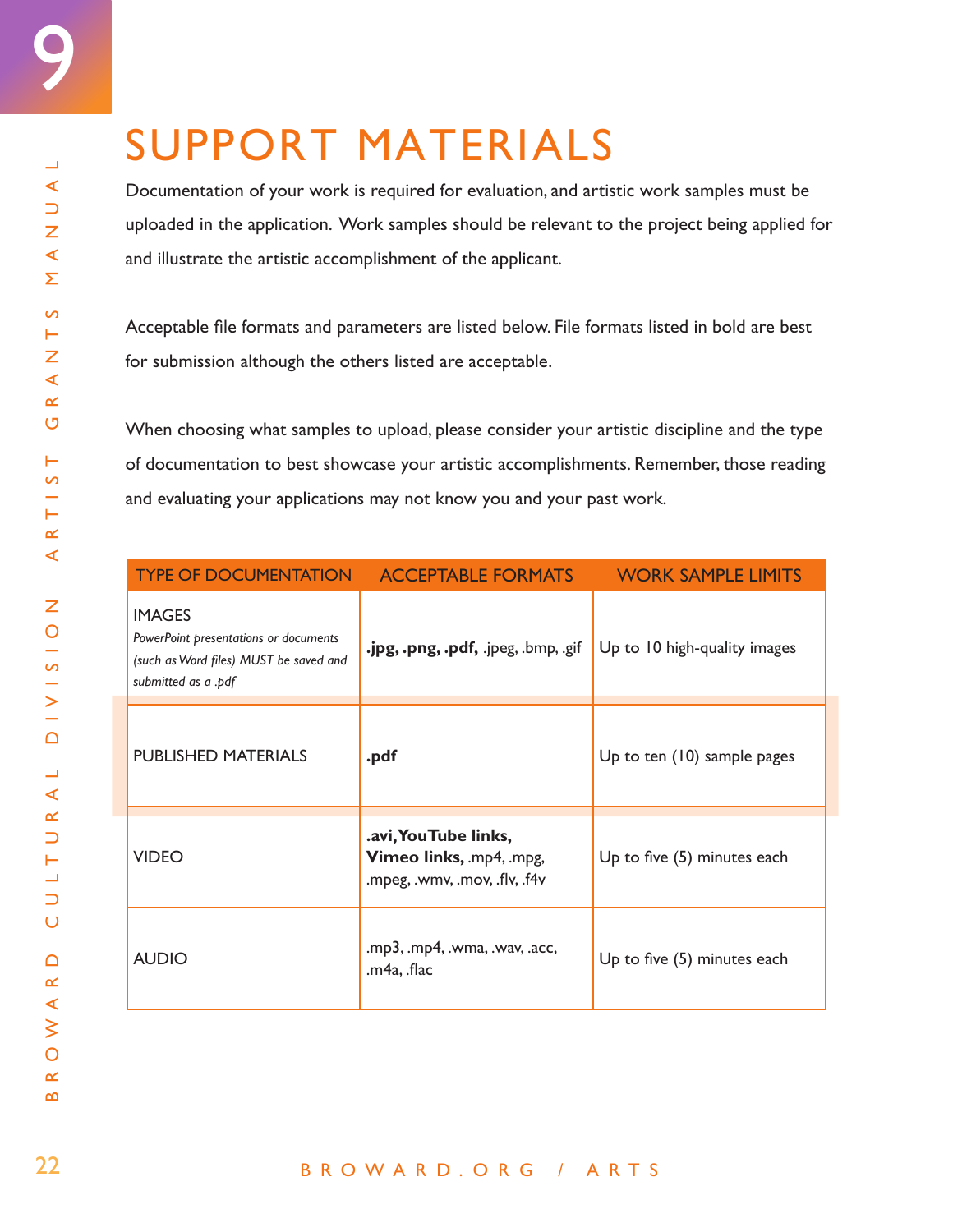## PUBLICITY & CREDIT REQUIREMENTS

**P & CREDIT**<br> **MENTS**  $\frac{1}{2}$ <br> **S** from the Division is the inclusion of the Cultural Division  $\frac{1}{2}$ <br> **d** digital materials relating to the grant-funded project. This<br>
the artistyproject/organization website; printe A condition of receiving funds from the Division is the inclusion of the Cultural Division logo on all applicable print and digital materials relating to the grant-funded project. This includes, but is not limited to, the artist/project/organization website; printed materials, including postcards and event programs/brochures; recognition from the stage in pre-show remarks (if applicable), marketing materials, advertisements, radio announcements and commercials. Keep in mind that examples of these materials are a required component of the project report, which is further explained below.

In addition to recognition on all applicable print and digital materials related to the grantfunded project, the grantee agrees to list applicable events on ArtsCalendar.com and place the ArtsCalendar logo on their website.

Visit the Funding section of Broward.org/Arts for specific requirements, logos, etc.

## DISBURSEMENTS AND PAYMENTS

Award recommendations as a result of the Citizen Review Panels are not final until the Broward County Board of County Commissioners passes the County's annual budget. Awards are not guaranteed until an agreement has been fully executed.

Once an agreement has been fully executed and all required documentation provided, payment will be made in one lump sum to the awarded artist.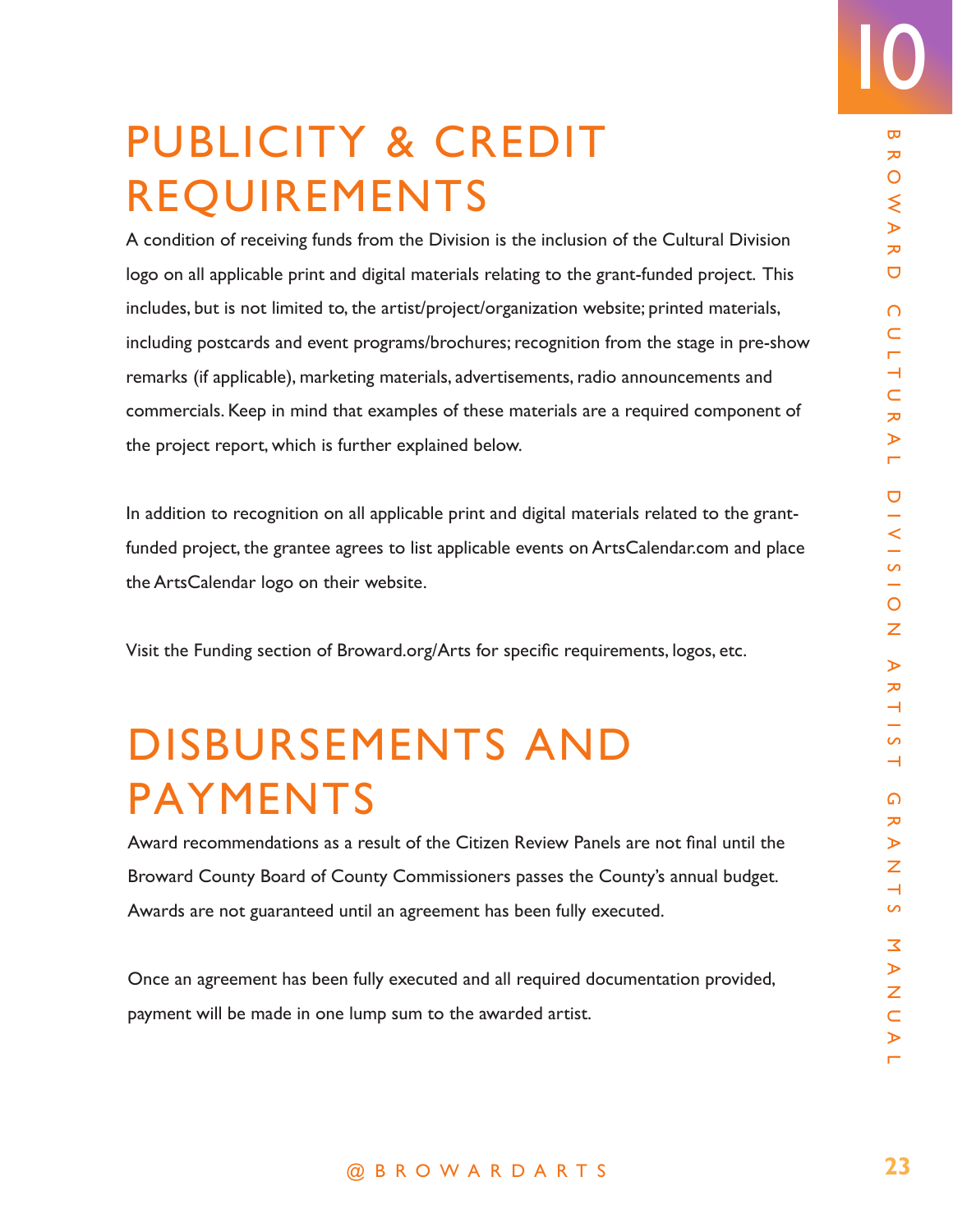## PROJECT REPORTING

At the conclusion of the applicable project period, grantees are required to submit an online project report with the Cultural Division 30 days following the project end date. This report allows grantees to update the Division on the progress toward achieving the attended outcomes of grant-funded programs. Project reports provide important data the Division uses to communicate the impact of the County's investment in the arts and culture sector.

In order to complete your project report, grantees must keep accurate records, receipts, invoices and accounting for the actual uses of funds compared to the projected uses of funds detailed in the original application. It is important to note that failing to submit your project may negatively impact your ability to receive future funding from the Cultural Division.

Please note that failure to complete this project report may result in a debarment from future applications.

11

### BROWARD.ORG / ARTS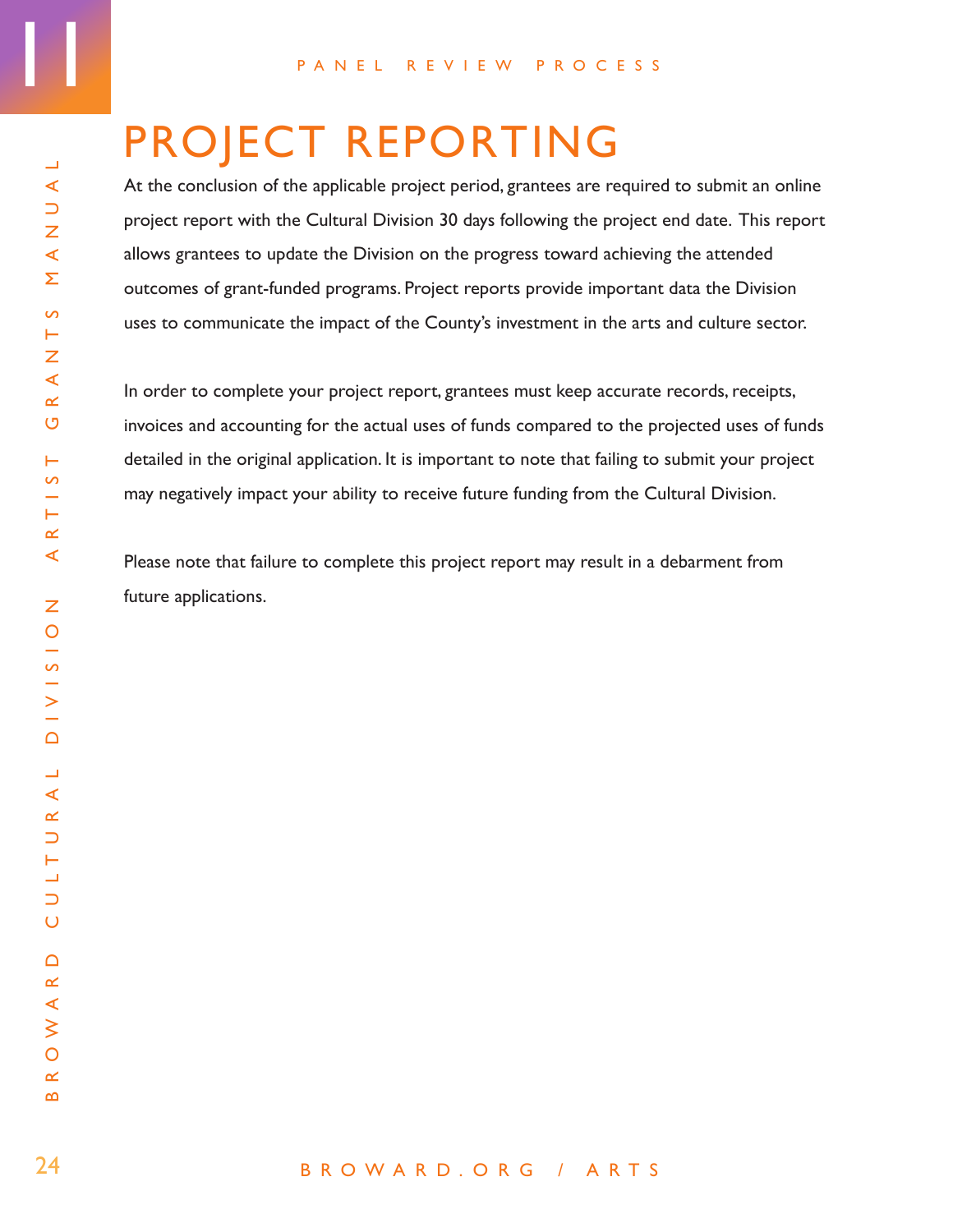## **CONTACTS**

## **The Cultural Division office is located on the 6th floor of the Broward County Main Library in downtown Fort Lauderdale**

**Example 12**<br> **Example 20**<br> **Example 20**<br> **Example 20**<br> **Example 20**<br> **Example 20**<br> **Example 20**<br> **Example 20**<br> **Example 20**<br> **Example 20**<br> **Example 20**<br> **Example 20**<br> **Example 20**<br> **Example 20**<br> **Example 20**<br> **Example 20** 100 South Andrews Avenue, 6th Floor, Main Library Fort Lauderdale, FL 33301-1829 Broward.org/Arts Facebook.com/BrowardArts | Instagram.com/BrowardArts

**James Shermer**

Grants Administrator 954-357-7502 jShermer@broward.org

**Erica Mohan**  Grants Management Specialist 954-357-7458

eMohan@broward.org

**Janet Ellison**  Office Support Specialist

954-357-7321 jmEllison@broward.org 12